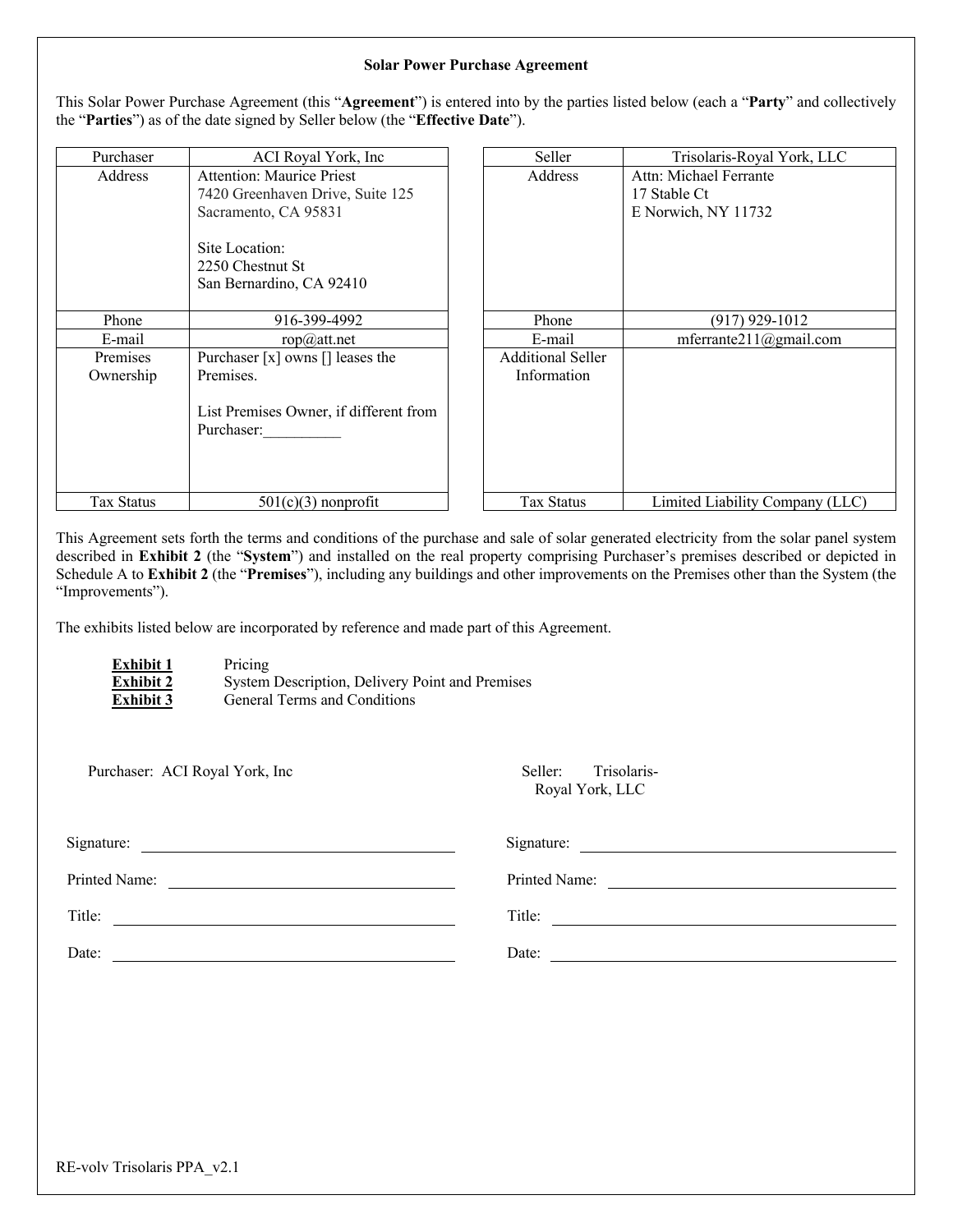#### **Exhibit 1**

#### **Pricing**

- **1. Initial Term**: Twenty (20) years, beginning on the Commercial Operation Date (the "**Initial Term**").
- **2. Additional Terms**: Up to three (3) terms of five (5) years each beginning on the expiration of the Initial Term (each an "**Additional Term**").

# **3. Contract Price**:

| Contract Year  | \$/kWh  |
|----------------|---------|
| 1              | \$0.152 |
| $\overline{c}$ | \$0.154 |
| 3              | \$0.157 |
| 4              | \$0.159 |
| 5              | \$0.161 |
| 6              | \$0.164 |
| 7              | \$0.166 |
| 8              | \$0.169 |
| 9              | \$0.171 |
| 10             | \$0.174 |
| 11             | \$0.176 |
| 12             | \$0.179 |
| 13             | \$0.182 |
| 14             | \$0.185 |
| 15             | \$0.187 |
| 16             | \$0.190 |
| 17             | \$0.193 |
| 18             | \$0.196 |
| 19             | \$0.199 |
| 20             | \$0.202 |

The first Contract Year shall commence on the Commercial Operation Date, and each subsequent Contract Year shall commence on the anniversary of the Commercial Operation Date.

- **4. Contract Price Assumptions**. The Contract Price is based on the following assumptions:
	- **a.** A Performance Guaranty is not being provided.
	- **b.** All prices in this Agreement are calculated based on an upfront rebate of N/A.
	- **c.** The Contract Price is inclusive of Seller's Taxes (as defined in Section 3(d) of **Exhibit 3**) at the rates in effect as of the Effective Date (to the extent that such rates are known or knowable by Seller on the Effective Date).
- **5. Contract Price Exclusions**. Unless Seller and Purchaser have agreed otherwise in writing, and except as otherwise provided in Section 2(c) of Exhibit 3, the Contract Price excludes the following:
	- **a.** Unforeseen groundwork (including excavation and circumvention of underground obstacles). Upgrades or repair to customer or utility electrical infrastructure (including: client or utility service, transformers, substations, poles, breakers, reclosers, and disconnects).
		- **b.** Snow removal, tree removal, tree trimming, mowing and any landscape improvements.
		- **c.** Decorative fencing and/or any visual screening materials, decorative enhancements to solar support structures (including: painting, paint matching, masonry/stone work, and any lighting not required to meet the minimum code compliance).
		- **d.** Removal of existing lighting, light poles, or concrete light post bases.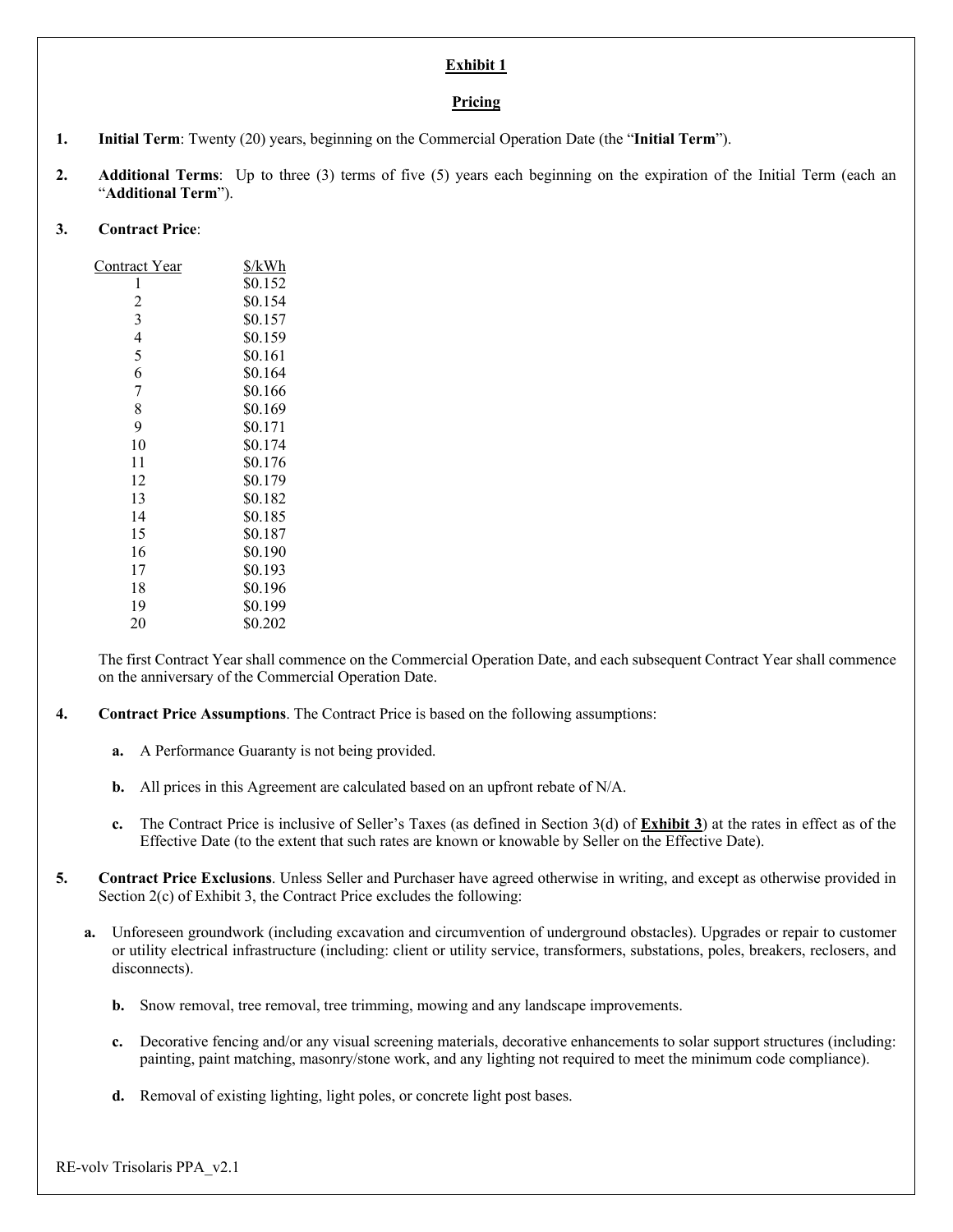- **e.** Roof membrane maintenance or reroofing work.
- **f.** Structural upgrades to the Improvements, including ADA upgrades.
- **g.** Installation of public information screen or kiosk (including accompanying internet connection, power supply, technical support and ADA access).
- **h.** Changes in System design caused by any inaccuracy or ambiguity in information provided by Purchaser, including information regarding Purchaser's energy use, the Premises and the Improvements, including building plans and specifications.
- **6.** Remaining Value Schedule (Exhibit 3, Section 11(b)):

| Contract Year            | Remaining Value (\$) |
|--------------------------|----------------------|
|                          | \$1,887,667.03       |
| $\overline{c}$           | \$1,820,593.23       |
| $\overline{\mathbf{3}}$  | \$1,752,853.72       |
| $\overline{\mathcal{A}}$ | \$1,684,443.63       |
| 5                        | \$1,615,358.07       |
| 6                        | \$1,545,592.18       |
| 7                        | \$1,475,141.08       |
| 8                        | \$1,403,999.93       |
| 9                        | \$1,332,163.87       |
| 10                       | \$1,259,628.05       |
| 11                       | \$1,186,387.66       |
| 12                       | \$1,112,437.87       |
| 13                       | \$1,037,773.88       |
| 14                       | \$962,390.91         |
| 15                       | \$886,284.18         |
| 16                       | \$809,448.94         |
| 17                       | \$731,880.46         |
| 18                       | \$653,574.03         |
| 19                       | \$574,524.97         |
| 20                       | \$494,728.61         |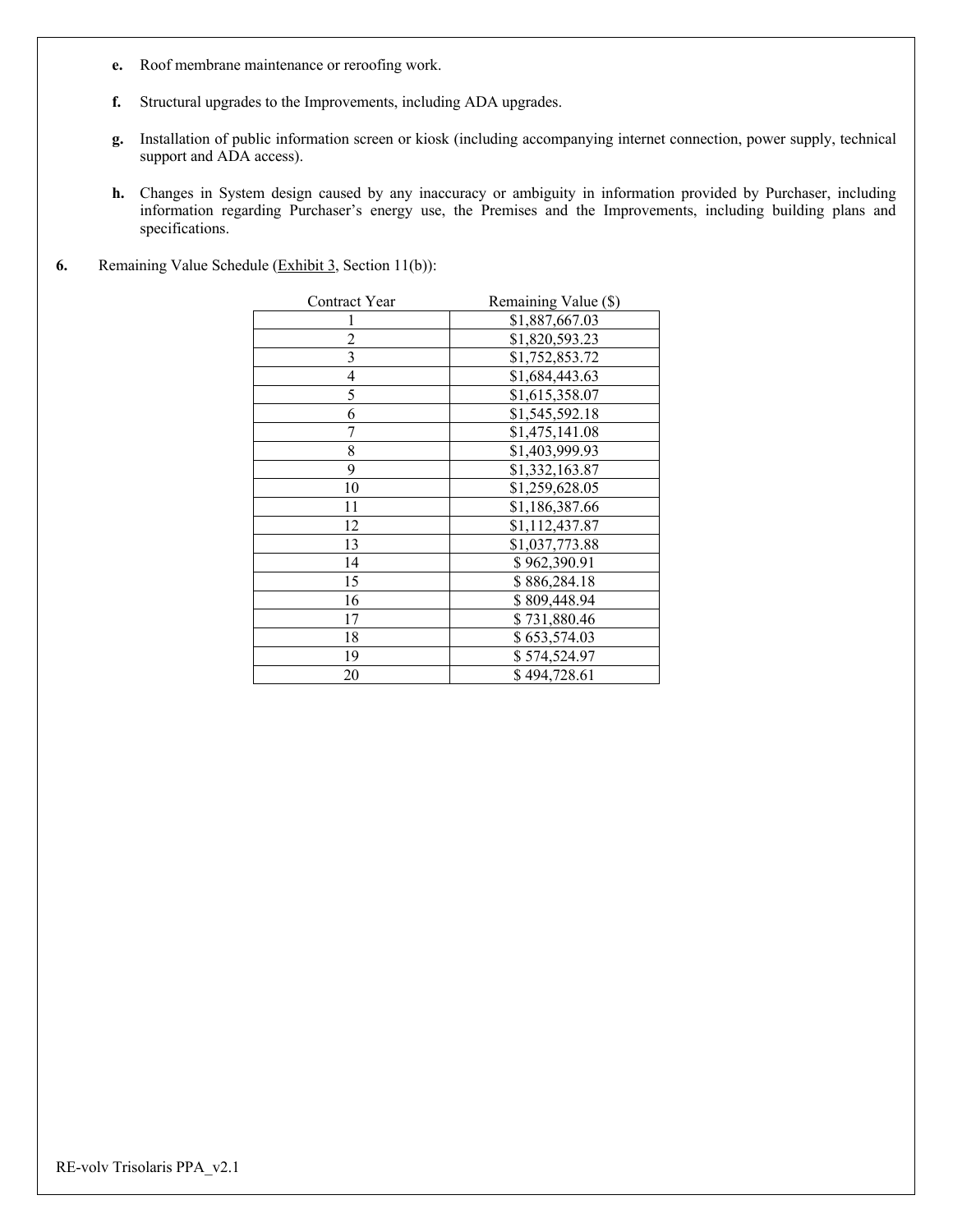# **Exhibit 2**

#### **System Description, Delivery Point and Premises**

- **1.** System Location: 7 Carports constructed along Royal York Mobile Home Estates
- **2.** System Size (DC): 290.64 kW
- **3.** System Description (Expected Structure, etc.): 692x 420 DC panels, and connected to 9x Solectira Inverters, models range from PVI 23/28/36TL, PVI 50/60TL, and PVI 25TL.
- **4. Delivery Point and Premises:** Prior to the Commercial Operation Date, the Parties shall mutually agree upon Schedule A to be attached this **Exhibit 2**, which shall contain one or more drawings or images depicting:
	- **a.** Premises, including the Improvements (as applicable);
	- **b.** Proposed System location;
	- **c.** Delivery point for electricity generated by the **System** (the "**Delivery Point**");
	- **d.** Access points needed for Seller to install and service the System (building. access, electrical room, stairs etc.); and
	- **e.** Construction assumptions (if any).

# **Schedule A**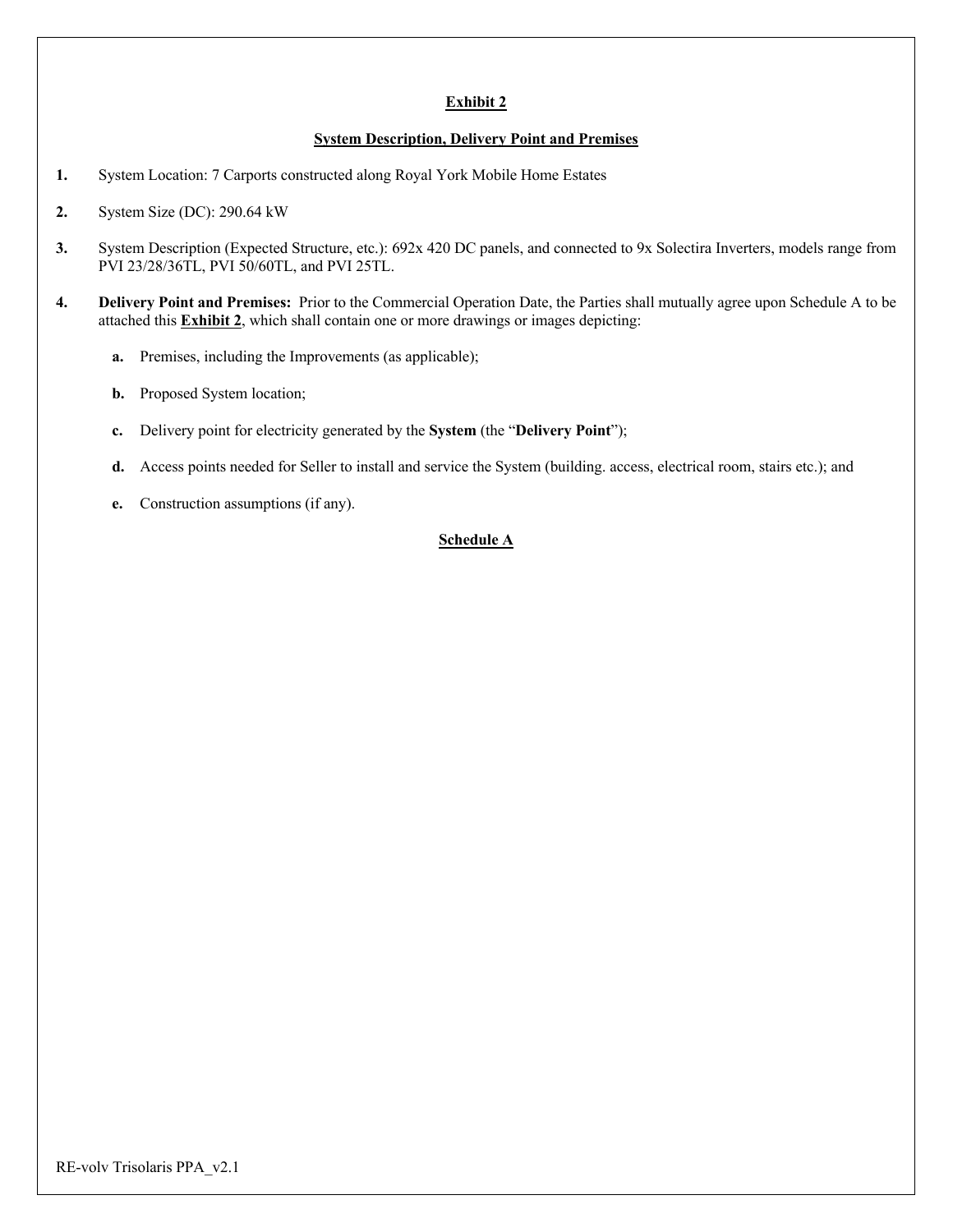### Exhibit 3: Table of Contents

# Page

| 1.  |  |
|-----|--|
| 2.  |  |
| 3.  |  |
| 4.  |  |
| 5.  |  |
| 6.  |  |
| 7.  |  |
| 8.  |  |
| 9.  |  |
| 10. |  |
| 11. |  |
| 12. |  |
| 13. |  |
| 14. |  |
| 15. |  |
| 16. |  |
| 17. |  |
| 18. |  |
| 19. |  |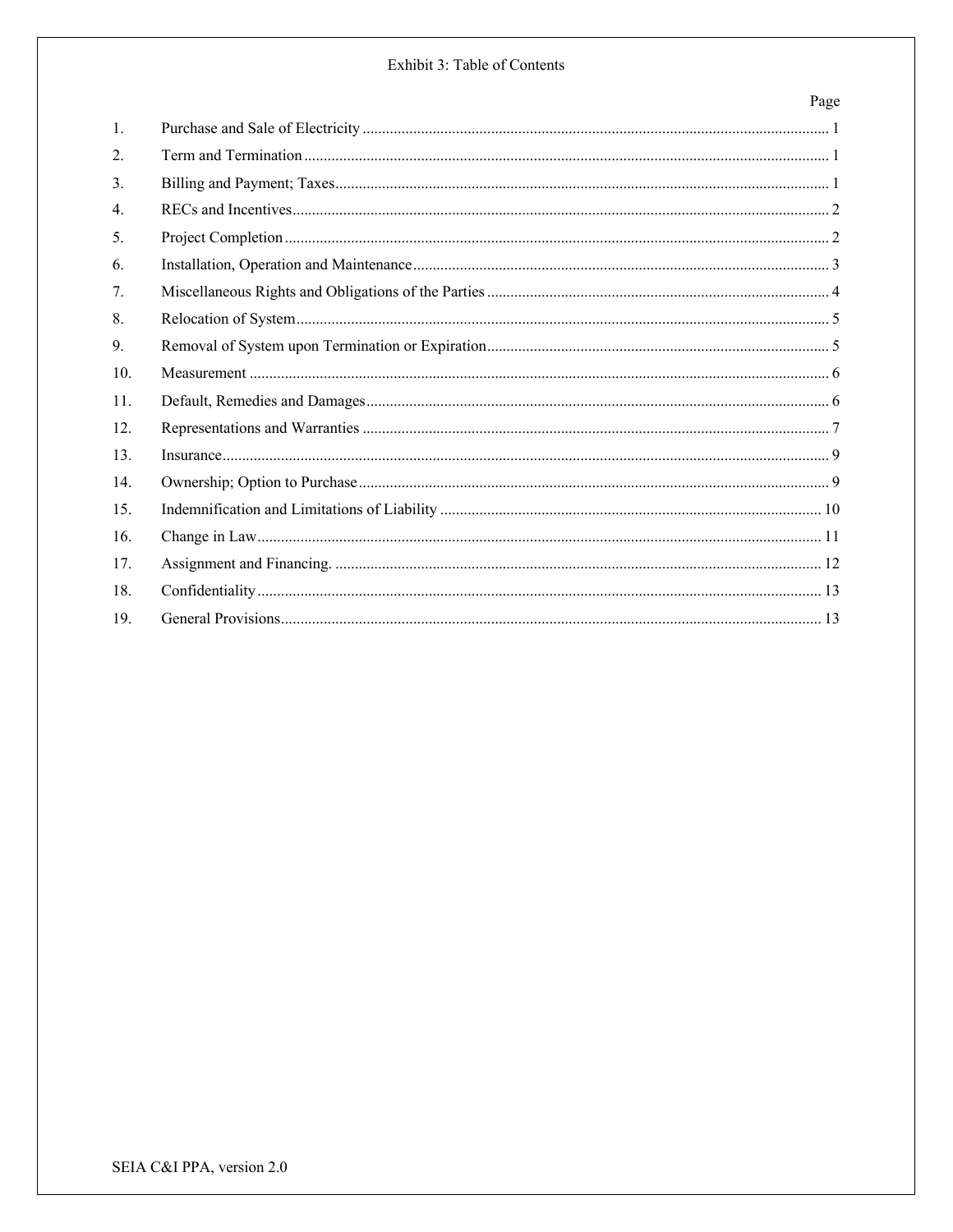# **Exhibit 3**

#### **General Terms and Conditions**

**1. Purchase and Sale of Electricity**. Purchaser shall purchase from Seller, and Seller shall sell to Purchaser, all of the electricity generated by the System during the Term (as defined in Section 2(a)). Electricity generated by the System shall be delivered to Purchaser at the Delivery Point. Title to and risk of loss for the electricity generated by the System passes to Purchaser from Seller at the Delivery Point. Purchaser may purchase electricity for the Premises from other sources to the extent Purchaser's electricity consumption requirements at the Premises exceed the output of the System.

### **2. Term and Termination**.

- **a. Effective Date; Term**. This Agreement is effective as of the Effective Date**.** The electricity supply period under this Agreement commences on the Commercial Operation Date (as defined in Section 6) and continues for the duration of the Initial Term and any Additional Terms, unless earlier terminated as provided for in this Agreement (collectively, the "**Term**").
- **b. Additional Terms**. The Parties may agree in writing to extend this Agreement for one or more Additional Term(s) at a Contract Price to be agreed.
- **c. Modification or Termination Due to Contract Price Adjustments or Lack of Project Viability**. It is the sole discretion of the Seller to determine what equipment and components comprise the System, and therefore to select equipment and make modifications as warranted. If, at any time after the Effective Date and prior to Commencement of Installation (as defined in Section 5), circumstances arise which have been excluded from Contract Price calculations pursuant to Section 5 of Exhibit 1, or Seller determines that the installation of the System will not be technically or economically viable for any other reason, or that any other material change to the Agreement is required, Seller will issue a Change Order detailing the changes to the Agreement. If Purchaser does not approve of a Change Order, and the Parties have not negotiated a Contract Price adjustment for thirty (30) days following written notice from Seller without reaching agreement, either Party may terminate this Agreement by providing ten (10) days' prior written notice to the other Party. Neither Party shall be liable for any damages in connection with such termination. If however, proposed modifications to the System do not substantially alter the terms or calculations set forth in Exhibits 1 and 2, Seller will issue a Change Notice setting forth the modifications to the System. Purchaser shall not have the right to reject such Change Notice or terminate this Agreement.

## **3. Billing and Payment; Taxes**.

- **a. Monthly Charges**. Purchaser shall pay Seller monthly for the electricity generated by the System and delivered to the Delivery Point at the \$/kWh rate shown in **Exhibit 1** (the "**Contract Price**"). The monthly payment for such energy will be equal to the applicable \$/kWh rate multiplied by the number of kWh of electricity generated during the applicable month, as measured by the Meter (as defined in Section 11). Additional costs for items differing from the assumptions in **Exhibit 1**, Item 4 are Purchaser's responsibility.
- **b. Monthly Invoices**. Seller shall invoice Purchaser monthly. Such monthly invoices shall state (i) the amount of electricity produced by the System and delivered to the Delivery Point, (ii) the rates applicable to, and charges incurred by, Purchaser under this Agreement and (iii) the total amount due from Purchaser.
- **c. Payment Terms**. All amounts due under this Agreement are due and payable net thirty (30) days following receipt of invoice. Any undisputed portion of the invoice amount not paid within such thirty (30) day period shall accrue interest at the annual rate of two and one-half percent (2.5%) above the Prime Rate (but not to exceed the maximum rate permitted by law). All payments shall be made in U.S. dollars.

#### **d. Taxes**.

- i. **Purchaser's Taxes**. Purchaser is responsible for: (1) payment of, or reimbursement of Seller, for all taxes assessed on the generation, sale, delivery or consumption of electricity produced by the System or the interconnection of the System to the utility's electricity distribution system; and (2) real property taxes.
- ii. **Seller's Taxes.** Seller is responsible for: (1) payment of income taxes or similar taxes imposed on Seller's revenues due to the sale of electricity under this Agreement; and (2) personal property taxes imposed on the System **("Seller's Taxes**")**.**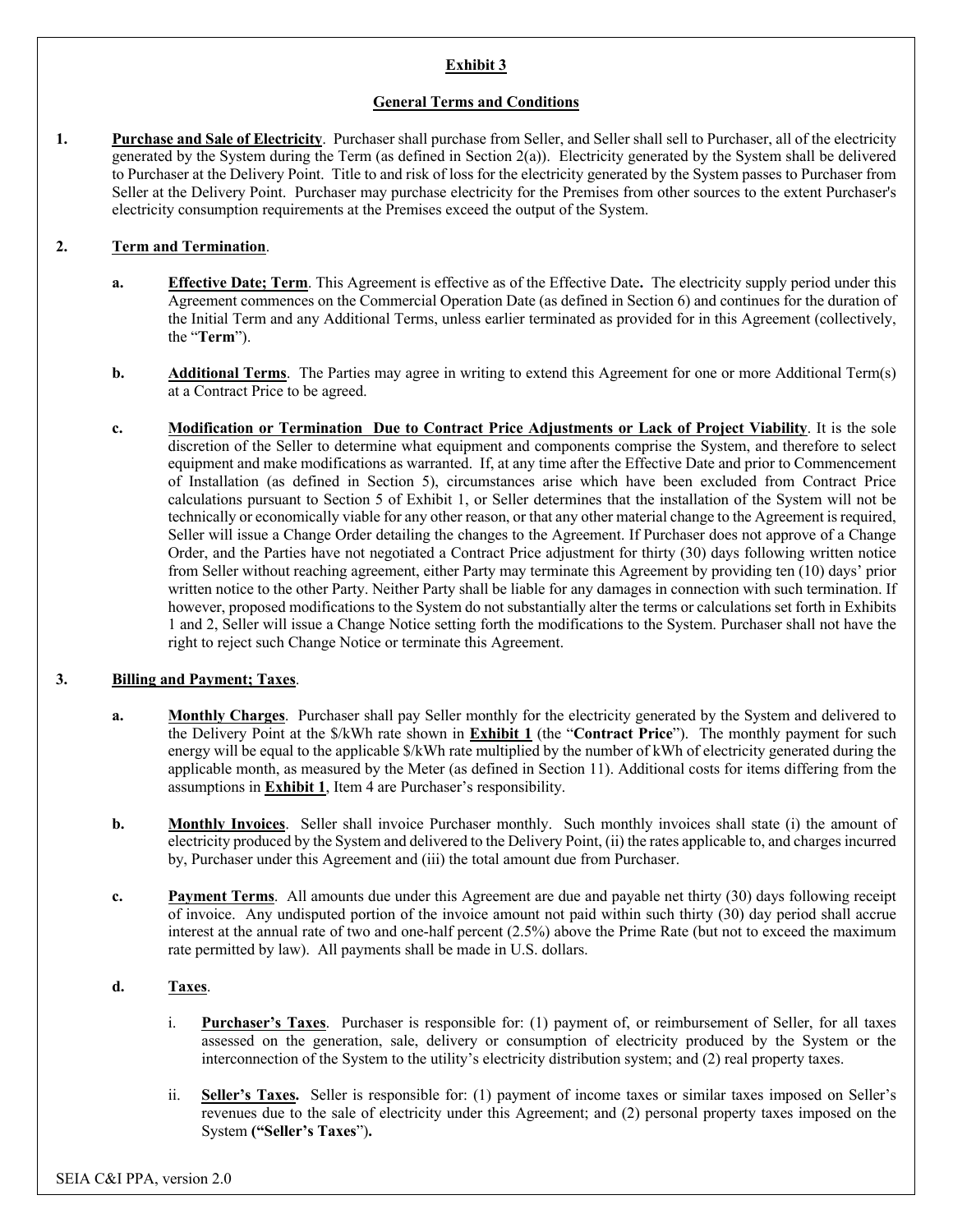**4. RECs and Incentives**. As the owner of the System, Seller is entitled to the benefit of, and will retain all ownership interests in the RECs and Incentives. Purchaser shall cooperate with Seller in obtaining, securing and transferring any and all RECs and Incentives. Purchaser is not obligated to incur any out–of–pocket costs or expenses in connection with such actions unless reimbursed by Seller. Purchaser shall not make any filing or statements inconsistent with Seller's ownership interests in the RECs and Incentives. If any RECs or Incentives are paid or delivered directly to Purchaser, Purchaser shall immediately pay or deliver such items or amounts to Seller, with the exception of the state of California's MASH rebates.

"**Governmental Authority**" means any foreign, federal, state, local or other governmental, regulatory or administrative agency, court, commission, department, board, or other governmental subdivision, legislature, rulemaking board, court, tribunal, arbitrating body or other governmental authority having jurisdiction or effective control over a Party.

"**Incentives**" means (i) a payment paid by a utility or state or local Governmental Authority based in whole or in part on the cost or size of the System such as a rebate, (ii) a performance-based incentive paid as a stream of periodic payments by a utility, state or Governmental Authority based on the production of the System, (iii) investment tax credits, production tax credits, and similar tax credits, grants or other tax benefits under federal, state or local law, and (iv) any other attributes, commodity, revenue stream or payment in connection with the System (such as ancillary or capacity revenue), in each case of (i) through (iv) relating to the construction, ownership, use or production of energy from the System, provided that Incentives shall not include RECs.

"**REC**" means a renewable energy credit or certificate under any state renewable portfolio, standard or federal renewable energy standard, voluntary renewable energy credit certified by a non-governmental organization, pollution allowance, carbon credit and any similar environmental allowance or credit and green tag or other reporting right under Section 1605(b) of The Energy Policy Act of 1992 and any present or future federal, state, or local law, regulation or bill, and international or foreign emissions trading program, in each case relating to the construction, ownership, use or production of energy from the System, provided that RECs shall not include Incentives.

### **5. Project Completion**.

- **a. Project Development**. Seller shall diligently pursue the development and installation of the System, subject to Section 11 and the remaining provisions of this Section 5.
- **b. Permits and Approvals**. Seller shall use commercially reasonable efforts to obtain the following at its sole cost and expense (each an "**Approval**"):
	- i. any zoning, land use and building permits required for Seller to construct, install and operate the System; and
	- ii. any agreements and approvals from the utility necessary in order to interconnect the System to the utility's electric distribution system.

Purchaser shall cooperate with Seller's reasonable requests to assist Seller in obtaining such Approvals, including, without limitation the execution of documents required to be provided by Purchaser to the local utility**.**

**c. Commencement of Installation**. Seller shall exercise commercially reasonable efforts to achieve Commencement of Installation of the System within 365 days after the Effective Date. "**Commencement of Installation**" means the date that Seller or its installation contractor has begun physical installation of the System on the Premises.

#### **d. Force Majeure**.

i. **Force Majeure Event**. If either Party is unable to timely perform any of its obligations (other than payment obligations) under this Agreement in whole or in part due to a Force Majeure Event, that Party will be excused from performing such obligations for the duration of the time that such Party remains affected by the Force Majeure Event; provided, that such Party uses commercially reasonable efforts to mitigate the impact of the Force Majeure Event and resumes performance of its affected obligations as soon as reasonably practical. The Party affected by the Force Majeure Event shall notify the other Party as soon as reasonably practical after the affected Party becomes aware that it is or will be affected by a Force Majeure Event. If the Force Majeure Event occurs during the Term and impacts the ability of the System to deliver electricity to the Delivery Point, the Term will be extended day for day for each day delivery is suspended due to the Force Majeure Event.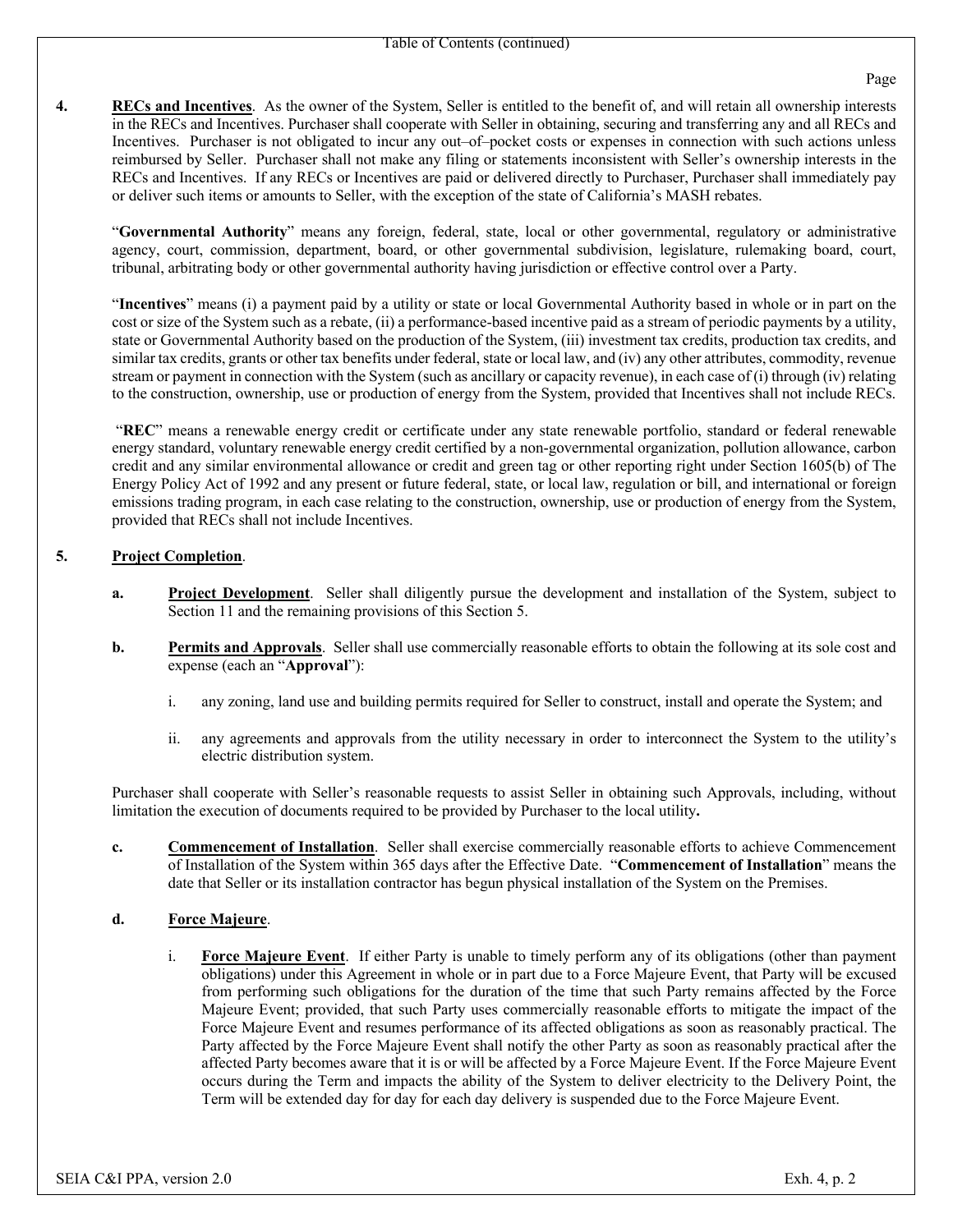- ii. **Extended Force Majeure**. If a Force Majeure Event notified by either Party under paragraph (i) above continues for a consecutive period of one hundred eighty (180) days or more within a twelve (12) month period, then either Party may terminate this Agreement without either Party having further liability under this Agreement except: (a) liabilities accrued prior to termination, (b) Seller shall remove the System as required under Section 9 (but Purchaser shall reimburse Seller for Seller's removal costs if the Force Majeure Event affects Purchaser and Purchaser elects to terminate the Agreement) and (b) if Purchaser elects to terminate the Agreement in accordance with this Section, Purchaser shall pay the applicable Remaining Value. Notwithstanding the foregoing, if the Force Majeure Event can be corrected through repair or restoration of the System or other actions by Seller and, prior to expiration of the initial one hundred eighty (180)-day period, Seller provides written evidence to Purchaser that it is diligently pursuing such actions, then Purchaser shall not have the right to terminate this Agreement so long as Seller continues to diligently pursue such actions.
- iii. "**Force Majeure Event**" means any event or circumstance beyond the reasonable control of and without the fault or negligence of Seller, including, without limitation, failure or interruption of the production, delivery or acceptance of electricity due to: an act of god; war (declared or undeclared); sabotage; piracy; riot; insurrection; civil unrest or disturbance; military or guerilla action; terrorism; economic sanction or embargo; civil strike, work stoppage, slow-down, or lock-out; explosion; fire; earthquake; abnormal weather condition or actions of the elements; hurricane; flood; lightning; wind; drought; animals; the binding order of any Governmental Authority; the failure to act on the part of any Governmental Authority (including, without limitation delays in permitting not caused by actions or omissions of the Party seeking such permit); unavailability of electricity from the utility grid; and failure or unavailability of equipment, supplies or products outside of Seller's control or due to a Force Majeure Event.
- **e. Extension of Time**. If Seller is delayed in achieving Commencement of Installation due to a Force Majeure Event, the time for achievement of Commencement of Installation will be automatically extended to account for the impact of the delay.
- **f. Commercial Operation**. Seller shall notify Purchaser in writing when it has achieved Commercial Operation (the date of such notice, the "**Commercial Operation Date**"). "**Commercial Operation**" means that the System is mechanically complete, capable of providing electricity to the Delivery Point at the nameplate capacity specified in Exhibit 2 and has permission to operate from the relevant Governmental Authority. Seller shall provide Purchaser with documentation to evidence that the System is ready to begin Commercial Operation upon Purchaser's reasonable request.

#### **6. Installation, Operation and Maintenance**.

- **a. Seller's General Obligations Regarding the System**. Subject to the terms and conditions of this Agreement, Seller shall design, engineer, install, commission, monitor, operate and maintain the System, in each case in a good and workmanlike manner and in accordance with applicable law and prudent solar industry practices in the state in which the Premises are located. The System shall comply with all applicable rules, regulation and local building codes.
- **b. System Repair and Maintenance**. Seller may suspend delivery of electricity from the System to the Delivery Point for the purpose of maintaining and repairing the System; provided that Seller shall use commercially reasonable efforts to (i) minimize any interruption in service to the Purchaser, and (ii) limit any such suspension of service to weekend or off-peak hours. Scheduled and unscheduled maintenance and repairs shall be undertaken at Seller's sole cost and expense, except that Purchaser shall reimburse Seller for the reasonable cost of any repairs or maintenance resulting from damage caused by Purchaser, its agents, employees or contractors.
- **c. Outages**. Upon Purchaser's written request, Seller shall take the System off-line for a total of forty-eight (48) daylight hours (as defined by the United States National Weather Service in the area where the System is located) during each Contract Year (each event an "**Outage**" and the forty-eight (48) hour period the "**Outage Allowance**"). The Outage Allowance includes all Outage hours undertaken by Seller for maintenance or repairs for which Purchaser is responsible pursuant to Section 6(b) or requested by Purchaser under this Section 6(d) (other than due to the fault or negligence of Seller). Purchaser's request shall be delivered at least forty-eight (48) hours in advance. Purchaser is not obligated to accept or pay for electricity from the System for Outages up to the annual Outage Allowance. If the aggregate hours for Outages exceed the Outage Allowance in a given Contract Year, Seller shall reasonably estimate the amount of electricity that would have been delivered to Purchaser during such excess Outages and Purchaser shall pay Seller for such amount in accordance with this Agreement.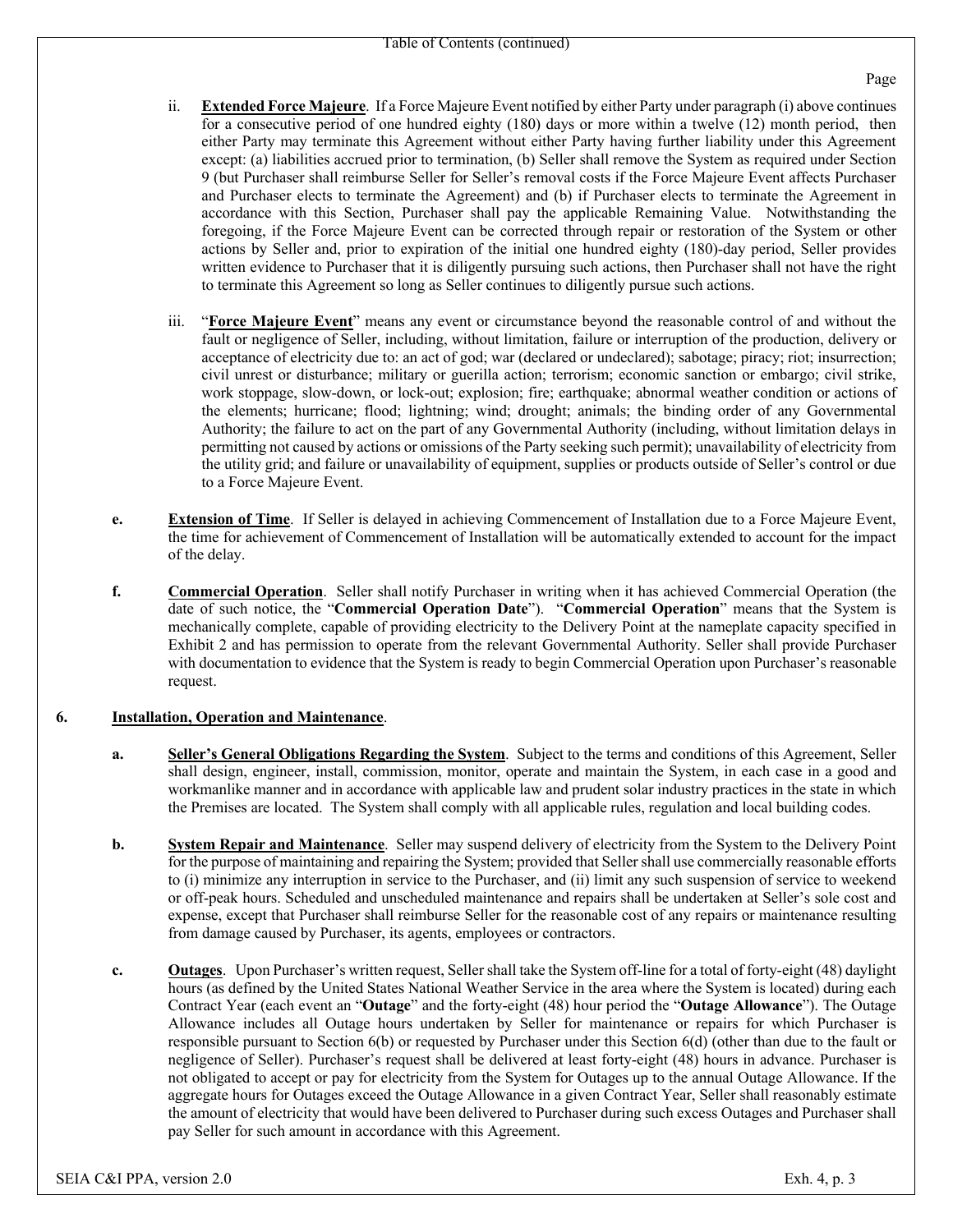- **d. Maintenance of Premises**. Purchaser shall, at its sole cost and expense, maintain the Premises and Improvements in good condition and repair. Purchaser, to the extent within its reasonable control, (i) shall ensure that the Premises remains interconnected to the local utility grid at all times; and (ii) shall not permit cessation of electric service to the Premises from the local utility. Purchaser is fully responsible for, and shall properly maintain in full working order and good repair, the electrical infrastructure on the Purchaser's side of the Delivery Point, including all of Purchaser's equipment that utilizes the System's outputs. Purchaser shall use commercially reasonable efforts to cooperate with Seller to comply with any technical standard of the utility providing electrical power to the Purchaser, and does not need to receive permission to operate from the utility.
- **e. No Alteration of Premises**. Not less than thirty (30) days prior to making any alterations or repairs to the Premises (except for emergency repairs) or any Improvement which may adversely affect the operation and maintenance of the System, Purchaser shall inform Seller in writing and, thereafter, shall use commercially reasonable efforts to conduct such repairs, alterations or Improvements in compliance with any reasonable request made by Seller within ten (10 ) days after having received such written request to mitigate any adverse effect. If any repair, alteration or Improvement result in a permanent and material adverse economic impact on the System, Purchaser may request relocation of the System under Section 8 hereof. To the extent that temporary disconnection or removal of the System is necessary to perform such alterations or repairs, Seller shall perform such work, and any re-connection or re-installation of the System, at Purchaser's cost, subject to Sections 6(b) and 6(c). Seller shall make any alterations and repairs in a good and workmanlike manner, in compliance with all applicable laws, codes and permits.

### **7. Miscellaneous Rights and Obligations of the Parties**.

- **a. Access Rights**. Purchaser hereby grants to Seller and to Seller's agents, employees, contractors and the utility (i) a non-exclusive license running with the Premises (the "**Non-Exclusive License**") for access to, on, over, under and across the Premises from the Effective Date until the date that is ninety (90) days following the date of expiration or earlier termination of this Agreement (the "**License Term**"), for the purposes of performing all of Seller's obligations and enforcing all of Seller's rights set forth in this Agreement and otherwise as required by Seller in order to effectuate the purposes of this Agreement. In addition to the foregoing, if the System shall be a ground-mounted System to be located within a secure, fenced area on the Premises, Purchaser hereby grants to Seller an exclusive, sub-licensable license running with the Premises (the "**Exclusive License**", and together with the Non-Exclusive License, the "**Licenses**") for purposes of the installation, operation, use and maintenance of the System on such exclusively licensed area of the Premises during the License Term. Seller and its employees, agents and contractors must comply with Purchaser's site safety and security requirements when on the Premises (other than in respect of the fenced area governed by the Exclusive License) during the License Term. During the License Term, Purchaser shall preserve and protect Seller's rights under the Licenses and Seller's access to the Premises and shall not interfere, or permit any third parties under Purchaser's control to interfere with such rights or access. Seller may record a customary memorandum of license in the land records respecting the Licenses. Each of the Licenses shall be non-revocable by Purchaser (but such non-revocability shall not affect any other rights or remedies of Purchaser set forth in this Agreement). In addition, if any Financing Party (as defined below) of Seller for any ground-mounted System requires a lease or exclusive easement in lieu of a license, Purchaser agrees to grant to Seller a lease or exclusive easement that includes substantially the same rights and obligations relating to Seller's use and occupancy of the Premises as set forth in this Agreement, the form of which lease or easement agreement shall be subject to the written approval of each of Purchaser and Seller.
- **b. OSHA Compliance**. Each Party shall comply with all Occupational Safety and Health Act (OSHA) requirements and other similar applicable safety laws and codes with respect to such Party's performance under this Agreement.
- **c. Safeguarding the Premises**. Purchaser shall maintain the physical security of the Premises and Improvements in a manner to be expected of a reasonable and prudent owner or lessee of premises and improvements similar to the Premises and Improvements in nature and location. Purchaser shall not conduct or permit activities on, in or about the Premises or the Improvements that have a reasonable likelihood of causing damage, impairment or otherwise adversely affecting the System. Purchaser shall indemnify Seller for any loss or damage to the System to the extent caused by or arising out of (i) Purchaser's breach of its obligations under this Section or (ii) the acts or omissions of Purchaser or its employees, agents, invitees or separate contractors.
- **d. Insolation**. Purchaser acknowledges that unobstructed access to sunlight ("**Insolation**") is essential to Seller's performance of its obligations and a material term of this Agreement. Purchaser shall not, to the extent within its reasonable control, cause or permit any interference with the System's Insolation, and shall ensure that vegetation on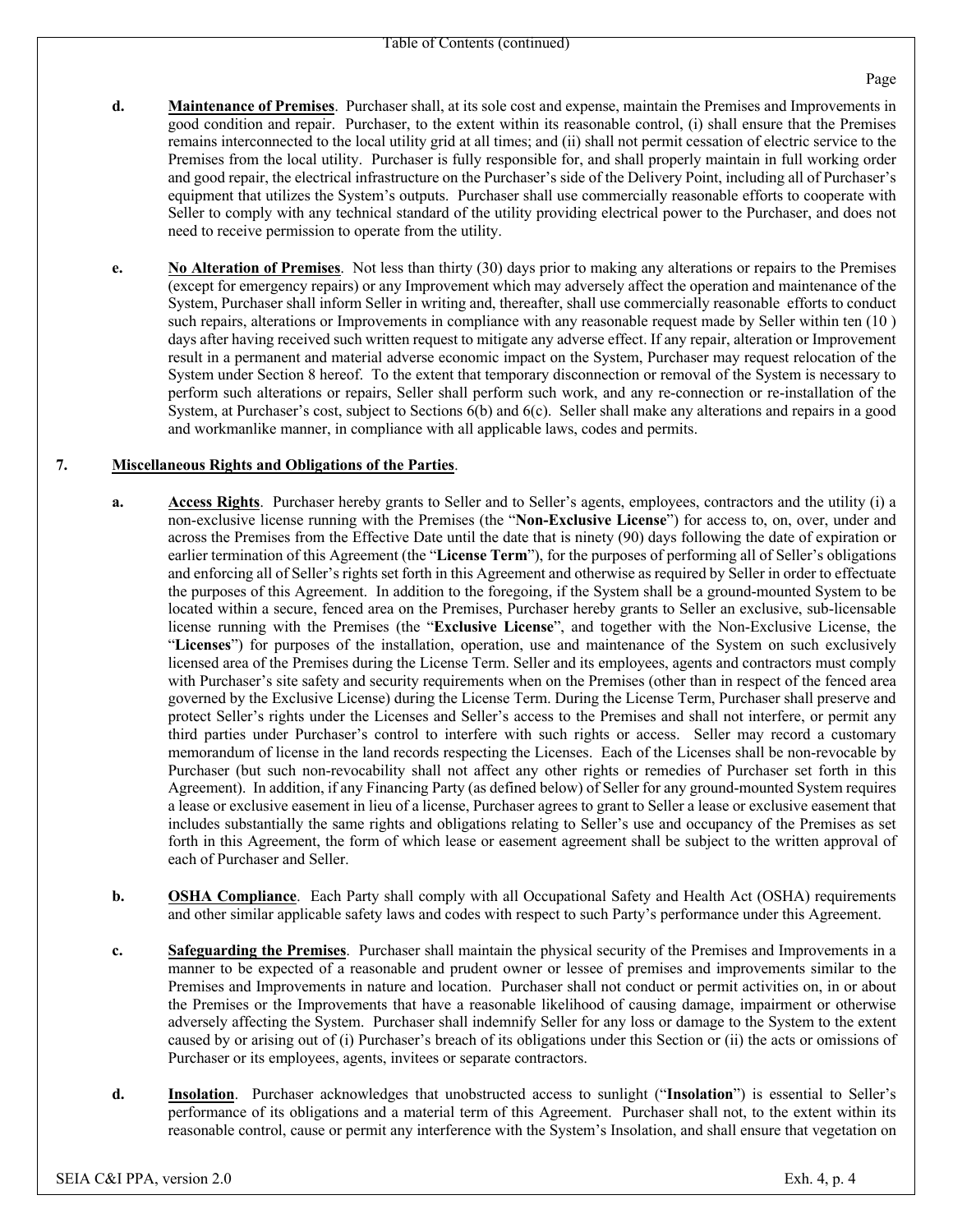the Premises adjacent to the System is regularly pruned or otherwise maintained to prevent interference with the System's Insolation. If Purchaser discovers any activity or condition that could diminish the Insolation of the System, Purchaser shall immediately notify Seller and cooperate with Seller in preserving and restoring the System's Insolation levels as they existed on the Effective Date.

**e. Use and Payment of Contractors and Subcontractors**. Seller shall use suitably qualified, experienced and licensed contractors and subcontractors to perform its obligations under this Agreement. However, Seller shall be responsible for the quality of the work performed by its contractors and subcontractors. Seller shall pay when due all valid charges from all contractors, subcontractors and suppliers supplying goods or services to Seller under this Agreement.

### **f. Liens**.

- i. **Lien Obligations**. Purchaser shall not directly or indirectly cause, create, incur, assume or allow to exist any mortgage, pledge, lien, charge, security interest, encumbrance or other claim of any nature, except such encumbrances as may be required to allow Seller access to the Premises, (each a "**Lien**") on or with respect to the System. Seller shall not directly or indirectly cause, create, incur, assume or allow to exist any Lien on or with respect to the Premises or the Improvements, other than (a) those Liens which Seller is permitted by law to place on the Premises due to non-payment by Purchaser of amounts due under this Agreement, and (b) inchoate Liens of contractors, subcontractors, suppliers and materialmen arising from the installation or construction of the Improvements on the Premises, as long as Lien claims from such persons are not recorded against the Premises. Each Party shall immediately notify the other Party in writing of the existence of any such Lien following discovery of same, and shall promptly (and in all events within thirty (30) days) cause any Lien that such notifying Party has promised in this Section  $7(f)(i)$  not to allow against the Premises or the Improvements to be discharged and released of record without cost to the other Party; provided, however, that each indemnifying Party has the right to contest any such Lien, so long as it provides a statutory bond or other reasonable assurances of payment that either removes such Lien from title to the affected property, or that assures that any adverse judgment with respect to such Lien shall be paid without affecting title to such property.
- ii. **Lien Indemnity**. Each Party shall indemnify the other Party from and against all claims, losses, damages, liabilities and expenses resulting from any Liens filed against such other Party's property as a result of the indemnifying Party's breach of its obligations under Section 7(f)(i).

#### **8. Relocation of System**.

If, during the Term, Purchaser ceases to conduct business operations at the Premises or vacates the Premises; the Premises have been destroyed; or the Purchaser is otherwise unable to continue to host the System or accept the electricity delivered by the System for any other reason (other than a Default Event by Seller), Purchaser may propose in writing the relocation of the System, at Purchaser's cost, in lieu of termination of the Agreement by Seller for a Default Event by Purchaser. If such proposal is practically feasible and preserves the economic value of the agreement for Seller, the Parties shall seek to negotiate in good faith an agreement for the relocation of the System. If the Parties are unable to reach agreement on relocation of the System within sixty (60) days after the date of receipt of Purchaser's proposal, Seller may terminate this Agreement pursuant to Section 11(b)(ii).

#### **9. Removal of System upon Termination or Expiration**.

Upon the expiration or earlier termination of this Agreement (provided Purchaser does not exercise its purchase option under Section 14(b)), Seller shall, at its expense (unless expressly provided otherwise in this Agreement), remove all of the tangible property comprising the System from the Premises with a targeted completion date that is no later than ninety (90) days after the expiration of the Term. The portion of the Premises where the System is located shall be returned to substantially its original condition (excluding ordinary wear and tear), including the removal of System mounting pads or other support structures, and repair and restoration of the roof and the roof membrane. If the System is installed on the roof of an Improvement, Seller's warranties under Section 12(c)(i) shall apply, as applicable. Purchaser must provide sufficient access, space and cooperation as reasonably necessary to facilitate System removal. If Seller fails to remove or commence substantial efforts to remove the System by such agreed upon date, Purchaser may, at its option, to remove the System to a public warehouse and restore the Premises to its original condition (other than ordinary wear and tear) at Seller's cost.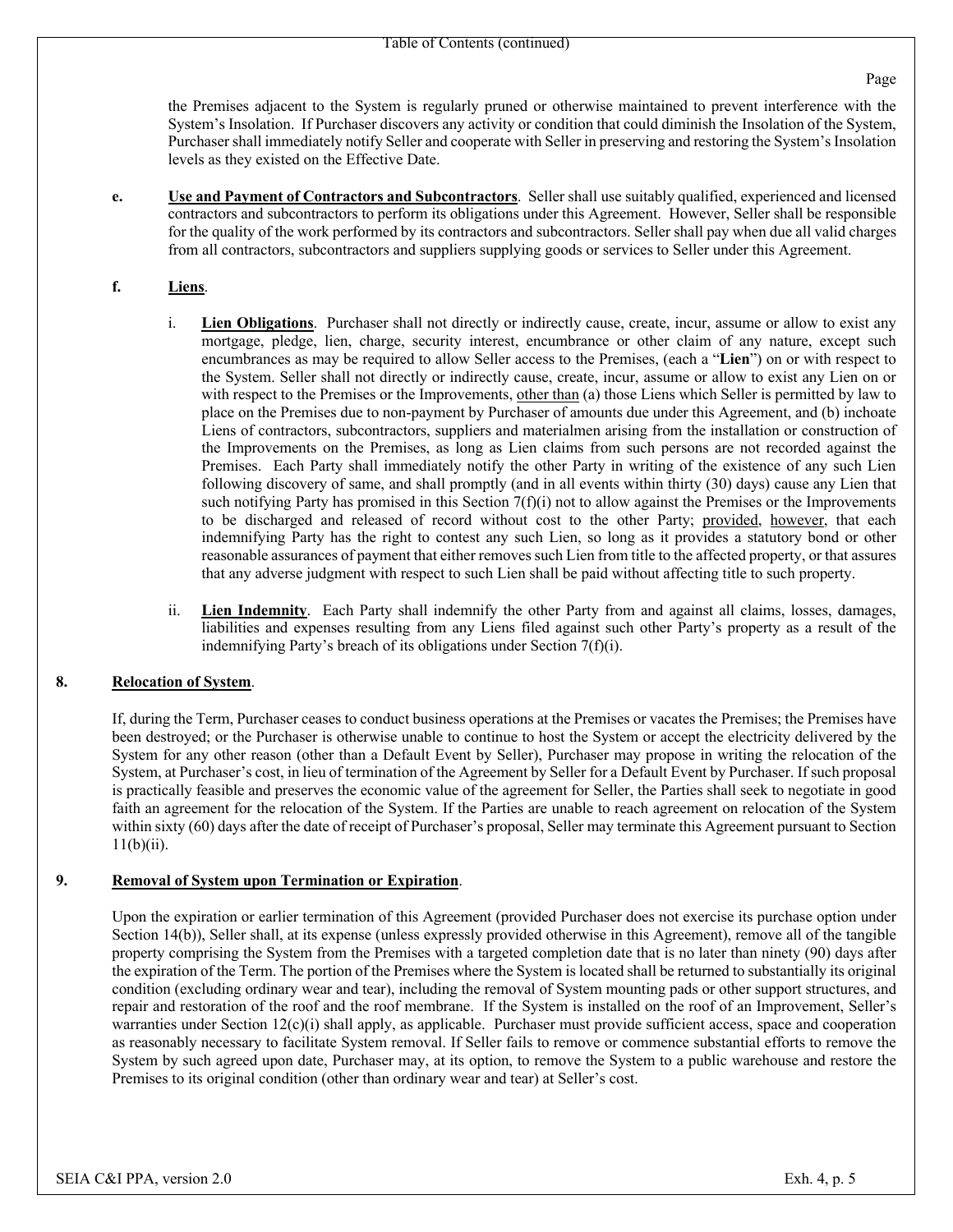#### **10. Measurement**.

- **a. Meter**. The System's electricity output during the Term shall be measured by Seller's meter, which shall be a revenue grade meter that meets ANSI-C12.20 standards for accuracy (the "**Meter**"). Purchaser shall have access to the metered energy output data via the Also Energy monitoring system installed and maintained by Seller as part of the System.
- **b. Meter Calibration**. Seller shall calibrate the Meter in accordance with manufacturer's recommendations. Notwithstanding the foregoing, Purchaser may install, or cause to be installed, its own revenue-grade meter at the same location as the Meter. If there is a discrepancy between the data from Purchaser's meter and the data from the Meter of greater than two percent (2%) over the course of a Contract Year, then Purchaser may request that Seller calibrate the Meter at Purchaser's cost.

### **11. Default, Remedies and Damages**.

- **a. Default**. Any Party that fails to perform its responsibilities as listed below or experiences any of the circumstances listed below is deemed a "**Defaulting Party**", the other Party is the "**Non-Defaulting Party**" and each of the following is a "**Default Event**":
	- i. failure of a Party to pay any amount due and payable under this Agreement, other than an amount that is subject to a good faith dispute, within ten (10) days following receipt of written notice from the Non-Defaulting Party of such failure to pay ("**Payment Default**");
	- ii. failure of a Party to perform any material obligation under this Agreement not addressed elsewhere in this Section 11(a) within thirty (30) days following receipt of written notice from the Non-Defaulting Party demanding such cure; provided, that if the Default Event cannot reasonably be cured within thirty (30) days and the Defaulting Party has demonstrated prior to the end of that period that it is diligently pursuing such cure, the cure period will be extended for a further reasonable period of time, not to exceed ninety (90) days;
	- iii. any representation or warranty given by a Party under this Agreement was incorrect in any material respect when made and is not cured within thirty (30) days following receipt of written notice from the Non-Defaulting Party demanding such cure;
	- iv. a Party becomes insolvent or is a party to a bankruptcy, reorganization, insolvency, liquidation, receivership, dissolution, winding-up or relief of debtors, or any general assignment for the benefit of creditors or other similar arrangement or any event occurs or proceedings are taken in any jurisdiction with respect to the Party which has a similar effect (or, if any such actions are initiated by a third party, such action(s) is(are) not dismissed within sixty  $(60)$  days); or,
	- v. in the case of Purchaser as the Defaulting Party only, Purchaser (A) loses its rights to occupy and enjoy the Premises, unless (I) the Parties agree upon a relocation under Section 8 above, (II) Purchaser transfers ownership of the Premises and this Agreement to a new occupant under Section 17 below and such new occupant provides Seller with all rights to use and enjoy the Premises set forth in this Agreement, or (III) Purchaser pays the Remaining Value determined under Section 6 of Exhibit 1 within thirty (30) days after written request by Seller; or (B) prevents Seller from performing any material obligation under this Agreement unless such action by Purchaser is (I) is permitted under this Agreement, or (II) is cured within ten (10) days after written notice thereof from Seller**.**

## **b. Remedies**.

i. **Suspension**. Upon the occurrence and during the continuation of a Default Event by Purchaser, including a Payment Default, Seller may suspend performance of its obligations under this Agreement until the earlier to occur of the date (a) that Purchaser cures the Default Event in full, or (b) of termination of this Agreement. Seller's rights under this Section  $11(b)(i)$  are in addition to any other remedies available to it under this Agreement, at law or in equity.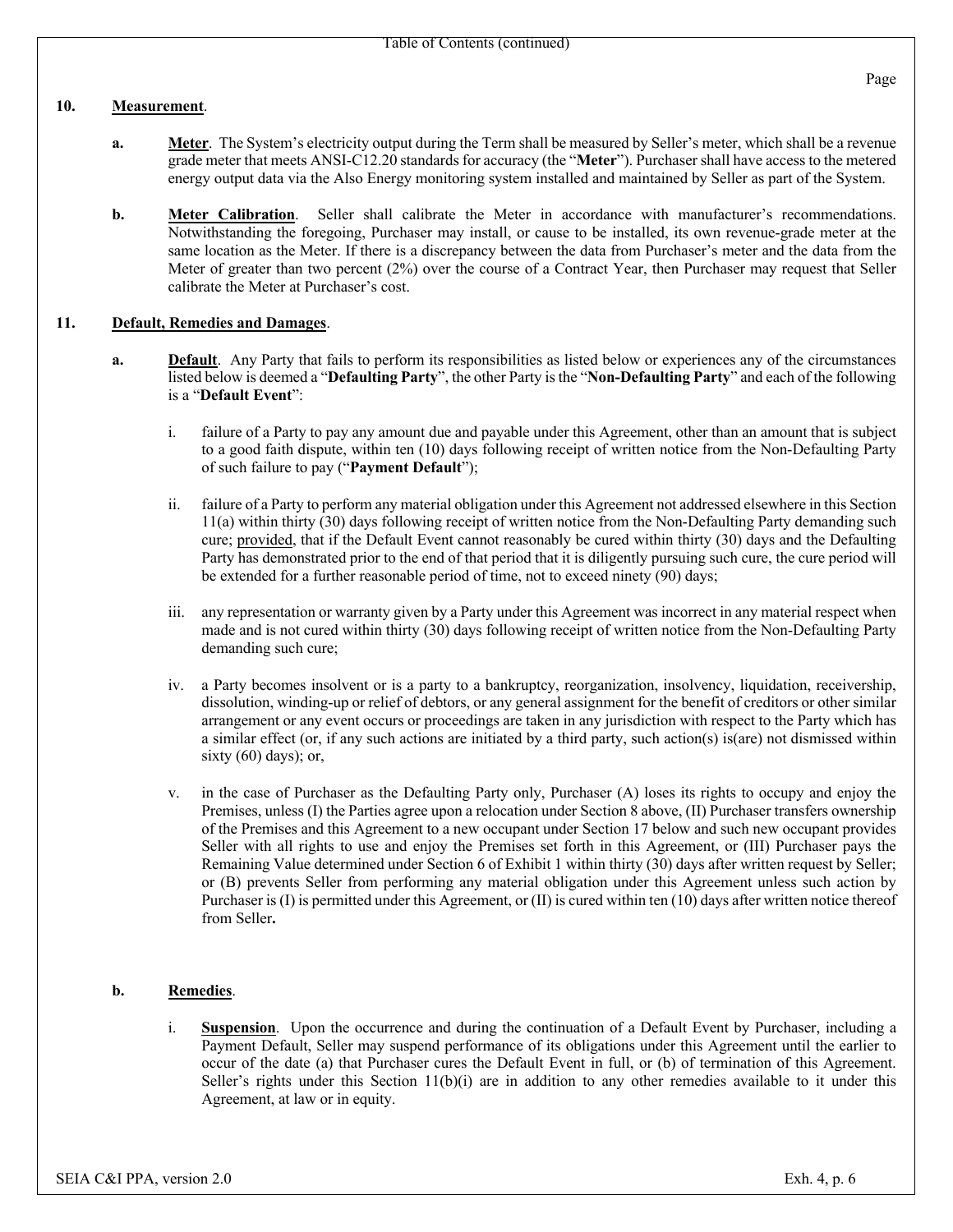- ii. **Termination**. Upon the occurrence and during the continuation of a Default Event, the Non-Defaulting Party may terminate this Agreement, by providing five (5) days prior written notice to the Defaulting Party; provided, that, in the case of a Default Event under Section  $11(a)(iv)$ , the Non-Defaulting Party may terminate this Agreement immediately.
- iii. **Damages Upon Termination by Default**. Upon a termination of this Agreement pursuant to Section 11(b)(ii), the Defaulting Party shall pay a termination payment to the Non-Defaulting Party determined as follows (the "**Remaining Value**"):
	- (1) Termination by Seller. If Seller terminates this Agreement for a Default Event by Purchaser, the Termination Payment payable to Seller shall be equal to the sum of (i) the applicable amount set forth in the Remaining Value Schedule set forth as Item 6 of **Exhibit 1,** and (ii) any other amounts previously accrued under this Agreement and then owed by Purchaser to Seller.
	- (2) Termination by Purchaser. If Seller is the Defaulting Party and Purchaser terminates this Agreement, the Remaining Value to Purchaser will be equal to the sum of (i) the present value of the excess, if any, of the reasonably expected cost of electricity from the utility over the Contract Price for the reasonably expected production of the System for lesser of (a) the remainder of the Initial Term or the then current Additional Term, as applicable or (b) five (5) years following the date of such Purchaser termination; (ii) all direct costs reasonably incurred by Purchaser by reason of the termination; and (iii) any and all other amounts previously accrued under this Agreement and then owed by Seller to Purchaser. The Remaining Value determined under this Section 11(b)(iii)(2) cannot be less than zero.
- iv. **Liquidated Damages**. The Parties agree that, if Seller terminates this Agreement prior to the expiration of the Term pursuant to Section 11(b)(ii), actual damages would be difficult to ascertain, and the Remaining Value determined in accordance with Section  $11(b)(iii)(1)$  is a reasonable approximation of the damages suffered by Seller as a result of early termination of this Agreement and is not a penalty.
- **c. Obligations Following Termination**. If a Party terminates this Agreement pursuant to Section 11(b)(ii), then following such termination, Seller shall remove the equipment constituting the System in compliance with Section 9 above at the sole cost and expense of the Defaulting Party, *provided, however* that Seller shall not be required to remove the System following the occurrence of a Default Event by Purchaser pursuant to Section 11(a)(i), unless Purchaser pre-pays the cost of restoration reasonably estimated by Seller.
	- i. **Reservation of Rights**. Except in the case of a termination under Section 11(b)(ii) and payment of a Remaining Value, if any, determined pursuant to Section 11(b)(ii), nothing in this Section 11 limits either Party's right to pursue any remedy under this Agreement, at law or in equity, including with respect to the pursuit of an action for damages by reason of a breach or Default Event under this Agreement.
	- ii. **Mitigation Obligation**. Regardless of whether this Agreement is terminated for a Default Event, the Non-Defaulting Party must make commercially reasonable efforts to mitigate its damages as the result of such Default Event; provided that such obligation shall not reduce Purchaser's obligation to pay the full Remaining Value set forth in Section 6 of Exhibit 1 following a Default Event by Purchaser.
	- iii. **No Limitation on Payments**. Nothing in this Section 11 excuses a Party's obligation to make any payment when due under this Agreement, including with respect to payments for electricity that would have been delivered to Purchaser but for a Purchaser breach or Default Event.

# **12. Representations and Warranties**.

- **a. General Representations and Warranties**. Each Party represents and warrants to the other the following:
	- i. Such Party is duly organized, validly existing and in good standing under the laws of the jurisdiction of its formation; the execution, delivery and performance by such Party of this Agreement have been duly authorized by all necessary corporate, partnership or limited liability company action, as applicable, and do not and will not violate any law; and this Agreement is the valid obligation of such Party, enforceable against such Party in accordance with its terms (except as may be limited by applicable bankruptcy, insolvency, reorganization, moratorium and other similar laws now or hereafter in effect relating to creditors' rights generally)**.**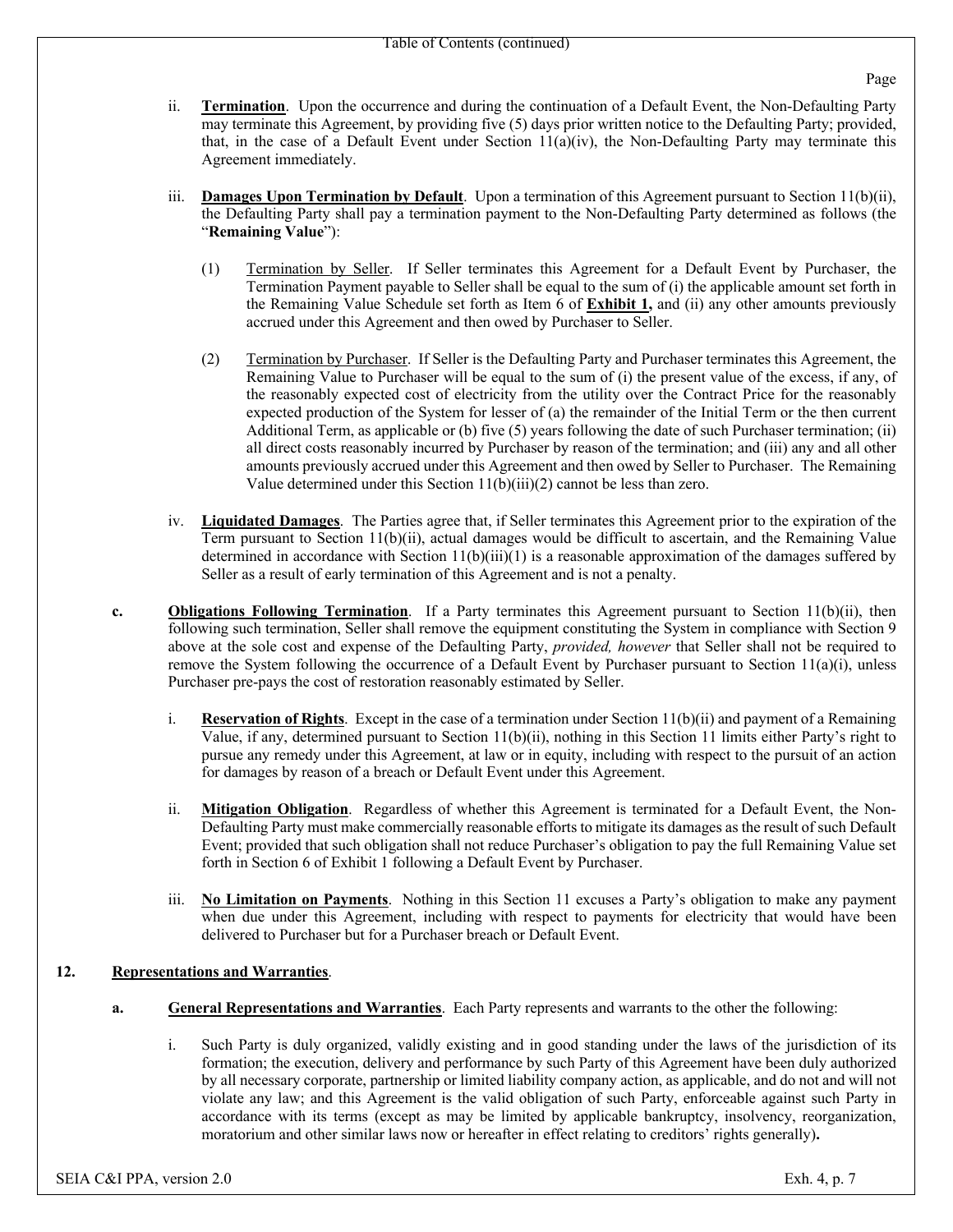ii. Such Party has obtained all licenses, authorizations, consents and approvals required by any Governmental Authority or other third party and necessary for such Party to own its assets, carry on its business and to execute and deliver this Agreement; and such Party is in compliance with all laws that relate to this Agreement in all material respects**.** 

#### **b. Purchaser's Representations and Warranties**. Purchaser represents and warrants to Seller the following:

- i. **Licenses**. (a) Purchaser has title to or a leasehold or other valid property interest in the Premises such that Purchaser has the full right, power and authority to grant the Licenses (or leases or easements, if applicable) in Section 7(a), (b) such grant of the Licenses (or leases or easements, if applicable) does not violate any law, ordinance, rule or other governmental restriction applicable to Purchaser or the Premises and is not inconsistent with and will not result in a breach or default under any agreement by which Purchaser is bound or that affects the Premises, and (c) if Purchaser does not own the Premises or any Improvement on which the System is to be installed, Purchaser has obtained all required consents from the owner of the Premises and/or Improvements, as the case may be, to grant the Licenses (or leases or easements, if applicable) to Seller so that Seller may perform its obligations under this Agreement.
- ii. **Other Agreements**. Neither the execution and delivery of this Agreement by Purchaser nor the performance by Purchaser of any of its obligations under this Agreement conflicts with or will result in a breach or default under any agreement or obligation to which Purchaser is a party or by which Purchaser is bound.
- iii. **Accuracy of Information**. All information provided by Purchaser to Seller, as it pertains to (a) the Premises, (b) the Improvements on which the System is to be installed, if applicable, (c) Purchaser's planned use of the Premises and any applicable Improvements, and (d) Purchaser's estimated electricity requirements, is accurate in all material respects.
- iv. **Purchaser Status**. Purchaser is not a public utility or a public utility holding company and is not subject to regulation as a public utility or a public utility holding company.
- v. **Limit on Use**. No portion of the electricity generated by the System shall be used to heat a swimming pool.<sup>1</sup>

## **c. Seller's Warranties**.

- i. If Seller penetrates the roof of any Improvement on which the System is installed, during System installation or any System repair, Seller shall warrant roof damage it causes as a direct result of these roof penetrations**.** This roof warranty shall terminate upon the later of (a) five (5) year following the completion of the System installation or repair, as the case may be, and (b) the length of any then-effective installer warranty on the applicable roof.
- ii. If Seller damages any other part of the Premises or any Improvement (including roof damages not covered under Section 12(c)(i) above), Seller shall repair or reimburse Purchaser for such damage, as agreed by the Parties**.**
- **d. NO OTHER WARRANTY**. THE WARRANTIES SET FORTH IN SECTIONS 12(a) AND 12(c) OF THIS AGREEMENT ARE PURCHASER'S SOLE AND EXCLUSIVE BASIS FOR ANY CLAIM OR LIABILITY ARISING OUT OF OR IN CONNECTION WITH THIS SECTION 12, WHETHER ARISING IN CONTRACT, TORT (INCLUDING NEGLIGENCE), STRICT LIABILITY OR OTHERWISE. OTHER THAN AS EXPRESSLY SET FORTH IN SECTIONS 12(a) AND 12(c), NO WARRANTY, WHETHER STATUTORY, WRITTEN, ORAL, EXPRESS OR IMPLIED, INCLUDING WITHOUT LIMITATION WARRANTIES OF MERCHANTABILITY AND FITNESS FOR A PARTICULAR PURPOSE, OR WARRANTIES ARISING FROM COURSE OF DEALING OR USAGE OF TRADE, APPLIES UNDER THIS AGREEMENT.

<sup>1</sup> This limitation reflects the requirements to qualify for the Federal Energy Tax Credit under §48 of the Internal Revenue Code. Individual states or localities may have further restrictions on the use of electricity from the System. Purchasers and Sellers are encouraged to consult local law to ensure that no such restrictions are being violated.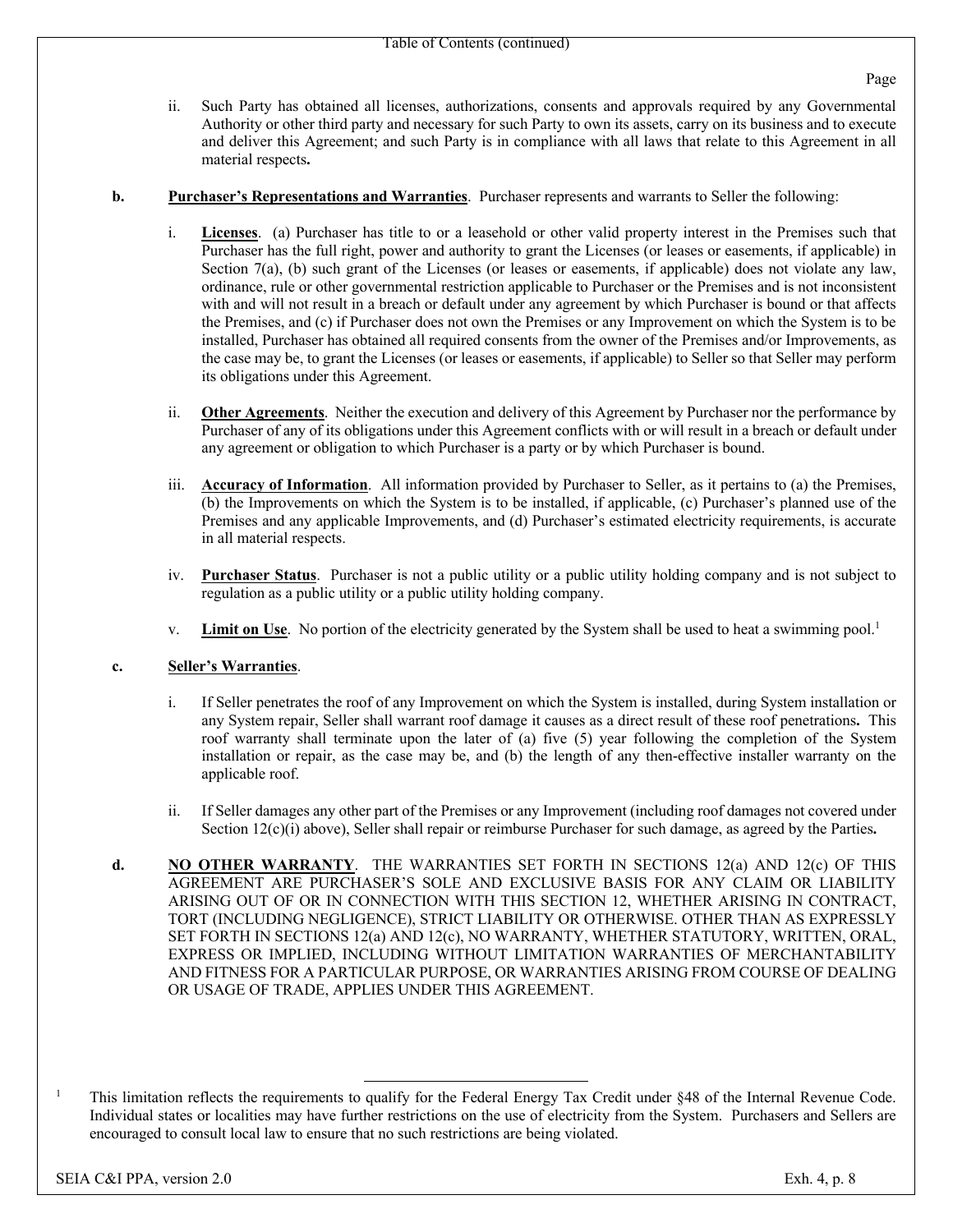#### **13. Insurance**.

- **a. Insurance Coverage**. At all times during the Term, the Parties shall maintain the following insurance, as applicable:
	- i. Seller's Insurance. Seller shall maintain or ensure the following is maintained (a) property insurance on the System for the replacement cost thereof, (b) commercial general liability insurance with coverage of at least \$1,000,000 per occurrence and \$2,000,000 annual aggregate, (c) employer's liability insurance with coverage of at least \$1,000,000 and (iv) workers' compensation insurance as required by law. Seller's coverage may be provided as part of an enterprise insurance program.
	- ii. Purchaser's Insurance. Purchaser shall maintain commercial general liability insurance with coverage of at least \$1,000,000 per occurrence and \$2,000,000 annual aggregate.
- **b. Policy Provisions**. Each Party's insurance policies shall (i) contain a provision whereby the insurer agrees to give the other Party at least thirty (30) days (ten (10) days for non-payment of premiums) written notice before the insurance is cancelled, or terminated, (ii) be written on an occurrence basis, and (iii) be maintained with companies either rated no less than A-VII as to Policy Holder's Rating in the current edition of A.M. Best's Insurance Guide or otherwise reasonably acceptable to the other Party.
- **c. Certificates**. Upon the other Party's request, each Party shall deliver to the other Party certificates of insurance evidencing the above required coverage. A Party's receipt, review or acceptance of such certificate shall in no way limit or relieve the other Party of the duties and responsibilities to maintain insurance as set forth in this Agreement.
- **d. Deductibles**. Each Party shall pay its own insurance deductibles, except in the case of claims (i) resulting from a breach of this Agreement, in which case the breaching Party is responsible for payment of the non-breaching Party's deductible for any responding insurance, and (ii) covered by an indemnity set forth in this Agreement.

### **14. Ownership; Option to Purchase**.

#### **a. Ownership of System**.

- i. **Ownership; Personal Property**. Throughout the Term, Seller shall be the legal and beneficial owner of the System , and all RECs and Incentives, (with the exception of the state of California's MASH rebates) and the System will remain the personal property of Seller and will not attach to or be deemed a part of, or fixture to, the Premises or any Improvement on which the System is installed. Each of the Seller and Purchaser agree that the Seller is the tax owner of the System and all tax filings and reports shall be filed in a manner consistent with this Agreement. The System will at all times retain the legal status of personal property as defined under Article 9 of the Uniform Commercial Code.
- ii. **Notice to Purchaser Lienholders**. Purchaser shall use commercially reasonable efforts to place all parties having a Lien on the Premises or any Improvement on which the System is installed on notice of the ownership of the System and the legal status or classification of the System as personal property. If any mortgage or fixture filing against the Premises could reasonably be construed as prospectively attaching to the System as a fixture of the Premises, Purchaser shall provide a disclaimer or release from such lienholder.
- iii. **Fixture Disclaimer**. If Purchaser is the fee owner of the Premises, Purchaser consents to the filing of a disclaimer of the System as a fixture of the Premises in the office where real estate records are customarily filed in the jurisdiction where the Premises are located. If Purchaser is not the fee owner, Purchaser shall obtain such consent from such owner. For the avoidance of doubt, in either circumstance Seller has the right to file such disclaimer.
- iv. **SNDA**. Upon request, Purchaser shall deliver to Seller a subordination and non-disturbance agreement in a form mutually acceptable to Seller and the provider of the subordination and non-disturbance agreement from the owner of the Premises (if the Premises are leased by Purchaser), any mortgagee with a Lien on the Premises, and other Persons holding a similar interest in the Premises.
- v. **Eviction Notice**. To the extent that Purchaser does not own the Premises or any Improvement on which the System is installed, Purchaser shall provide to Seller immediate written notice of receipt of notice of eviction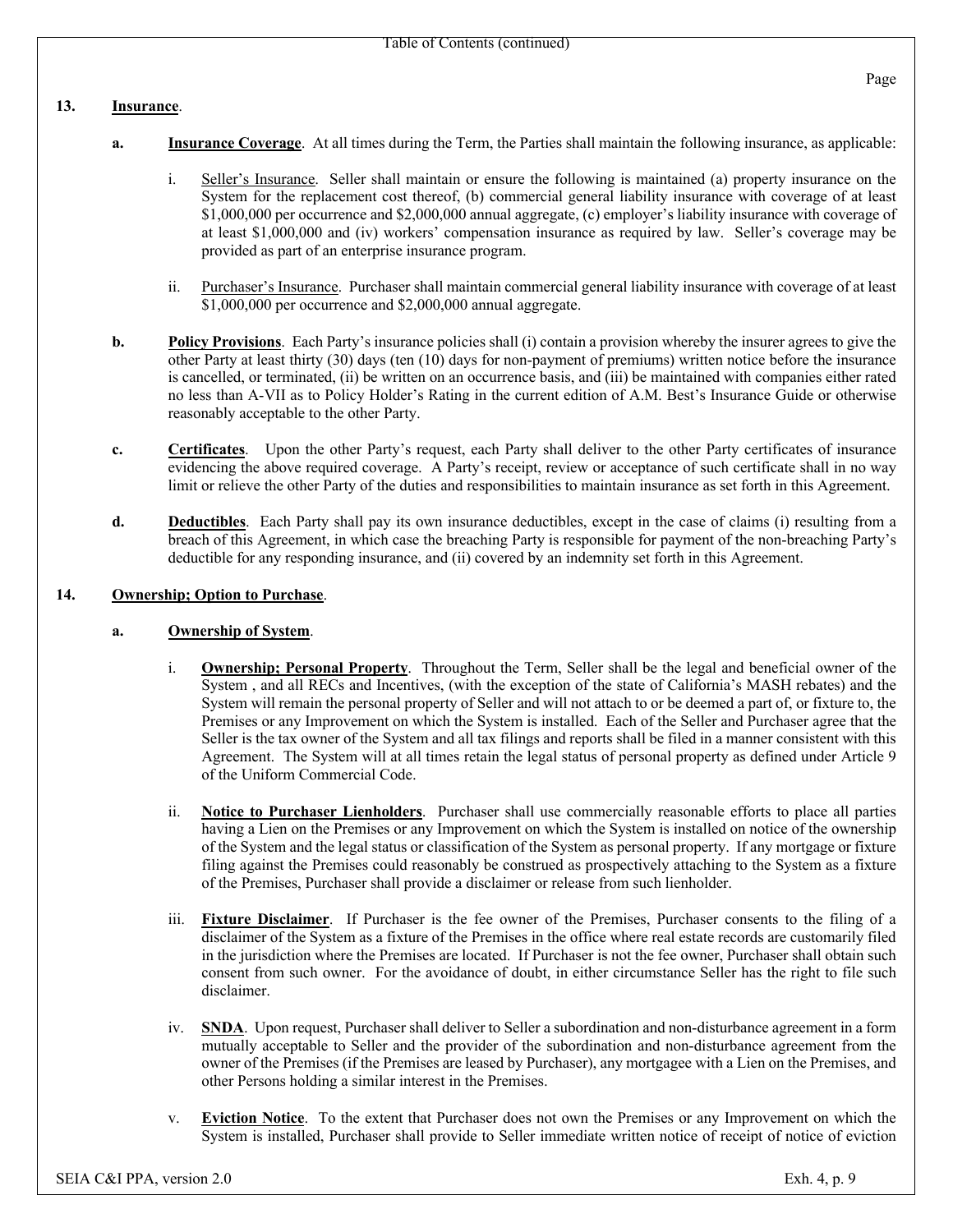from the Premises or applicable Improvement or termination of Purchaser's lease of the Premises and/or Improvement.

#### **b. Option to Purchase**.

- i. Exercise of Option. At the end of the sixth (6th),tenth (10th), and fifteenth (15<sup>th</sup>) Contract Years, and at the end of the Initial Term and each Additional Term, so long as Purchaser is not in default under this Agreement, Purchaser may purchase the System from Seller on any such date for a purchase price equal to the greater of the Fair Market Value of the System or the Remaining Value set forth in Section 6 of Exhibit 1 applicable as of the date of the transfer of title to the System. Purchaser shall notify Seller of its intent to purchase at least ninety (90) days and not more than one hundred eighty (180) days prior to the end of the applicable Contract Year or the Initial Term or Additional Term, as applicable, and the purchase shall be completed prior to the end of the applicable Contract Year or the Initial Term or Additional Term, as applicable.
- ii. Fair Market Value. The "**Fair Market Value**" of the System shall be determined by mutual agreement of the Parties; provided, however, if the Parties cannot agree to a Fair Market Value within thirty (30) days after Purchaser has delivered to Seller a notice of its intent to purchase the System, the Parties shall select a nationally recognized independent appraiser with experience and expertise in the solar photovoltaic industry to determine the Fair Market Value of the System. Such appraiser shall act reasonably and in good faith to determine the Fair Market Value of the System on an installed basis and shall set forth such determination in a written opinion delivered to the Parties. The valuation made by the appraiser will be binding upon the Parties in the absence of fraud or manifest error. The costs of the appraisal shall be borne by the Parties equally.
- iii. Title Transfer; Warranties; Manuals. Seller shall transfer good title to the System to Purchaser upon Seller's receipt of the purchase price and execution by the Parties of a written instrument or agreement to effect such transfer. The System will be sold "as is, where is, with all faults". Seller will assign to Purchaser any manufacturer's warranties that are in effect as of the date of purchase and which are then assignable pursuant to their terms, but Seller otherwise disclaims all warranties of any kind, express or implied, concerning the System (other than as to title). Seller shall also provide Purchaser all System operation and maintenance manuals and logs in Seller's possession and provide Purchaser basic training on the operation and maintenance of the System upon Purchaser's reasonable request. Upon purchase of the System, Purchaser shall assume complete responsibility for the operation and maintenance of the System and liability for the performance of (and risk of loss for) the System, and, except for any Seller obligations that survive termination under Section 19(d), Seller will have no further liabilities or obligations hereunder for the System.

#### **15. Indemnification and Limitations of Liability**.

- **a. General**. Each Party (the "**Indemnifying Party**") shall defend, indemnify and hold harmless the other Party, its affiliates and the other Party's and its affiliates' respective directors, officers, shareholders, partners, members, agents and employees (collectively, the "**Indemnified Parties**"), from and against any loss, damage, expense, liability and other claims, including court costs and reasonable attorneys' fees (collectively, "**Liabilities**") resulting from (1) any Claim (as defined in Section 15(b) relating to the Indemnifying Party's breach of any representation or warranty set forth in Section 12 and (2) injury to or death of persons, and damage to or loss of property to the extent caused by or arising out of the negligent acts or omissions of, or the willful misconduct of, the Indemnifying Party (or its contractors, agents or employees) in connection with this Agreement; provided, however, that nothing herein will require the Indemnifying Party to indemnify the Indemnified Parties for any Liabilities to the extent caused by or arising out of the negligent acts or omissions of, or the willful misconduct of, an Indemnified Party. This Section 15(a) does not apply to Liabilities arising out of or relating to any form of Hazardous Substances or other environmental contamination, such matters being addressed exclusively by Section 15(c).
- **b. Notice and Participation in Third Party Claims**. The Indemnified Party shall give the Indemnifying Party written notice with respect to any Liability asserted by a third party (a "**Claim**"), as soon as possible upon the receipt of information of any possible Claim or of the commencement of such Claim. The Indemnifying Party may assume the defense of any Claim, at its sole cost and expense, with counsel designated by the Indemnifying Party and reasonably satisfactory to the Indemnified Party. The Indemnified Party may, however, select separate counsel if both Parties are defendants in the Claim and such defense or other form of participation is not reasonably available to the Indemnifying Party. The Indemnifying Party shall pay the reasonable attorneys' fees incurred by such separate counsel until such time as the need for separate counsel expires. The Indemnified Party may also, at the sole cost and expense of the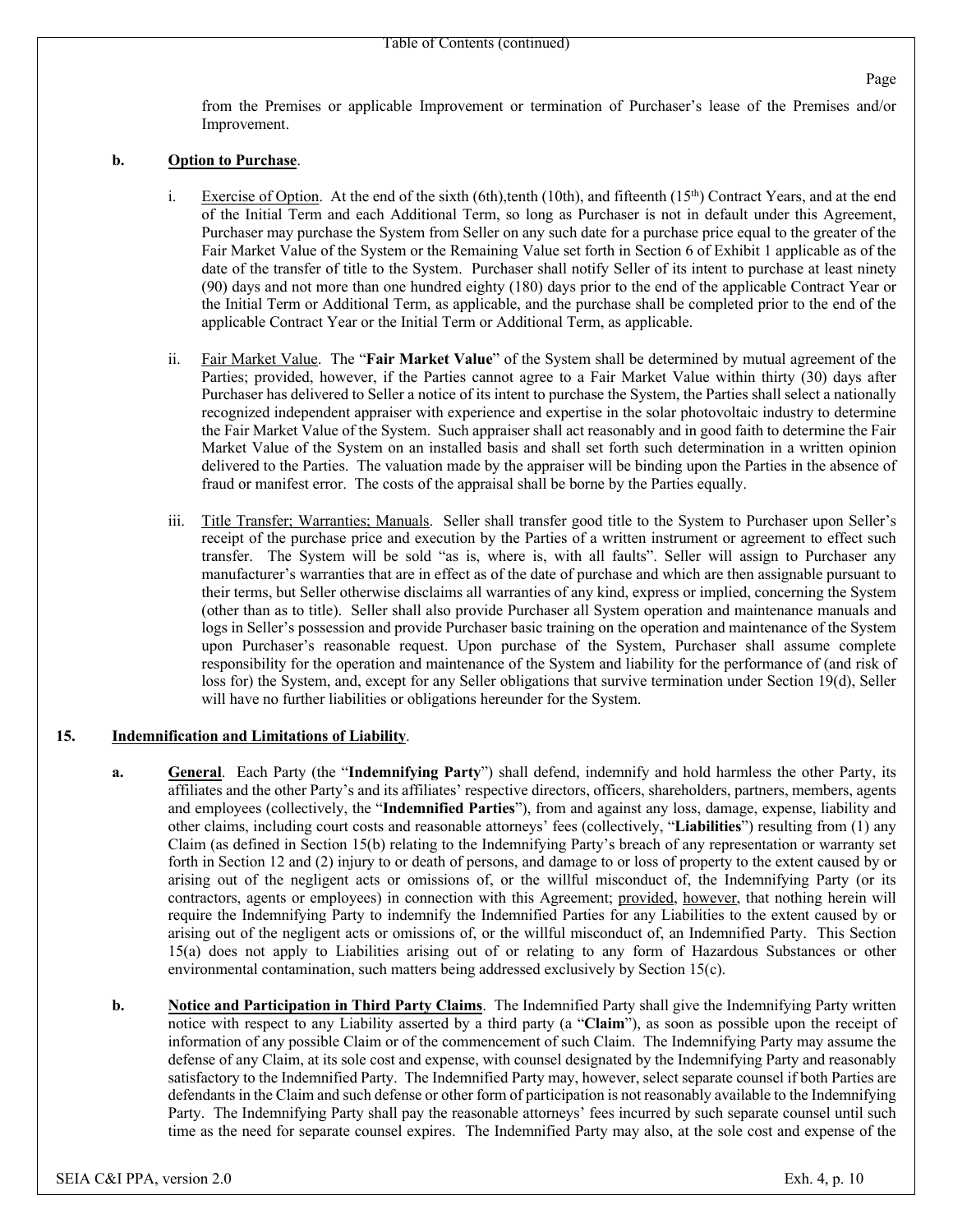Indemnifying Party, assume the defense of any Claim if the Indemnifying Party fails to assume the defense of the Claim within a reasonable time. Neither Party may settle any Claim covered by this Section 15(b) unless it has obtained the prior written consent of the other Party, which consent shall not be unreasonably withheld or delayed. The Indemnifying Party has no liability under this Section 15(b) for any Claim for which such notice is not provided if the failure to give notice prejudices the Indemnifying Party.

## **c. Environmental Indemnification**.

- i. Seller Indemnity. Seller shall indemnify, defend and hold harmless all of Purchaser's Indemnified Parties from and against all Liabilities arising out of or relating to the existence at, on, above, below or near the Premises of any Hazardous Substance (as defined in Section  $15(c)(iv)$ ) to the extent deposited, spilled or otherwise caused by Seller or any of its contractors, agents or employees.
- ii. Purchaser Indemnity. Purchaser shall indemnify, defend and hold harmless all of Seller's Indemnified Parties from and against all Liabilities arising out of or relating to the existence at, on, above, below or near the Premises of any Hazardous Substance, except to the extent deposited, spilled or otherwise caused by Seller or any of its contractors, agents or employees.
- iii. Notice. Each Party shall promptly notify the other Party if it becomes aware of any Hazardous Substance on or about the Premises generally or any deposit, spill or release of any Hazardous Substance. "**Hazardous Substance**" means any chemical, waste or other substance (a) which now or hereafter becomes defined as or included in the definition of "hazardous substances," "hazardous wastes," "hazardous materials," "extremely hazardous wastes," "restricted hazardous wastes," "toxic substances," "toxic pollutants," "pollution," "pollutants," "regulated substances," or words of similar import under any laws pertaining to the environment, health, safety or welfare, (b) which is declared to be hazardous, toxic, or polluting by any Governmental Authority, (c) exposure to which is now or hereafter prohibited, limited or regulated by any Governmental Authority, (d) the storage, use, handling, disposal or release of which is restricted or regulated by any Governmental Authority, or (e) for which remediation or cleanup is required by any Governmental Authority.

## **d. Limitations on Liability**.

- i. No Consequential Damages. Except with respect to indemnification of third-party claims pursuant to Section 16, neither Party nor its directors, officers, shareholders, partners, members, agents and employees subcontractors or suppliers will be liable for any indirect, special, incidental, exemplary, or consequential loss or damage of any nature (including, without limitation, lost revenues, lost profits, lost business opportunity or any business interruption) arising out of their performance or non-performance hereunder even if advised of such. Notwithstanding the previous sentence, the Remaining Value set forth in Section 6 of Exhibit 1 shall be deemed to be direct, and not indirect or consequential damages for purpose of this Section 15(d)(i)
- ii. Actual Damages. Except with respect to indemnification of Claims pursuant to this Section 15, and except as otherwise limited in Section 13(c), Seller's aggregate liability under this Agreement arising out of or in connection with the performance or non-performance of this Agreement cannot exceed the total payments made (and, as applicable, projected to be made) by Purchaser under this Agreement. The provisions of this Section 15(d)(ii) will apply whether such liability arises in contract, tort, strict liability or otherwise.
- **e. EXCLUSIVE REMEDIES**. TO THE EXTENT THAT THIS AGREEMENT SETS FORTH SPECIFIC REMEDIES FOR ANY CLAIM OR LIABILITY, SUCH REMEDIES ARE THE AFFECTED PARTY'S SOLE AND EXCLUSIVE REMEDIES FOR SUCH CLAIM OR LIABILITY, WHETHER ARISING IN CONTRACT, TORT (INCLUDING NEGLIGENCE), STRICT LIABILITY OR OTHERWISE.
- **f. Comparative Negligence**. Where negligence is determined to have been joint, contributory or concurrent, each Party shall bear the proportionate cost of any Liability.

## **16. Change in Law**.

**a. Impacts of Change in Law**. If Seller determines that a Change in Law has occurred or will occur that has or will have a material adverse effect on Seller's rights, entitlement, obligations or costs under this Agreement, then Seller may so notify the Purchaser in writing of such Change in Law. Within thirty (30) days following receipt by the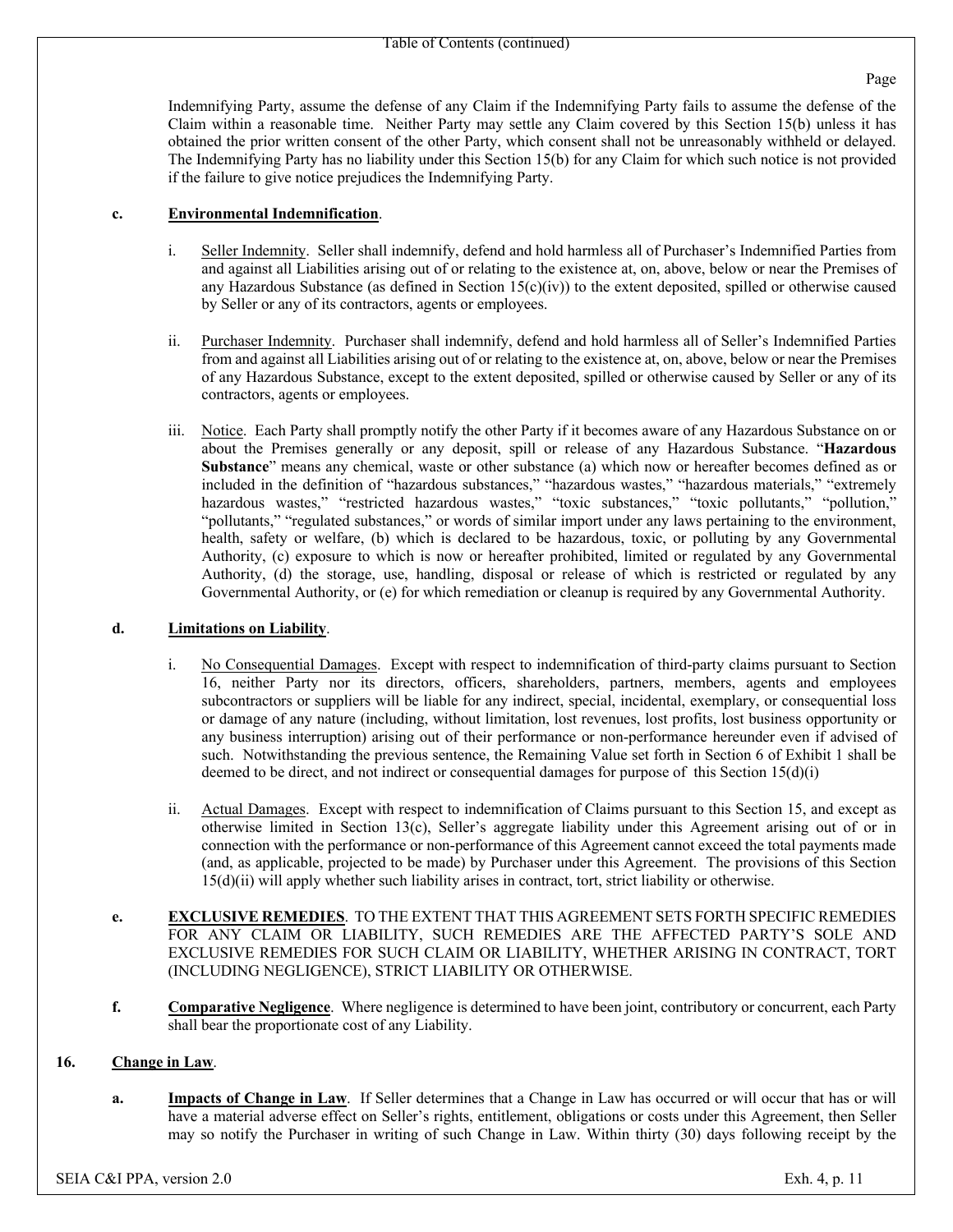Purchaser of such notice, the Parties shall meet and attempt in good faith to negotiate such amendments to this Agreement as are reasonably necessary to preserve the economic value of this Agreement to both Parties. If the Parties are unable to agree upon such amendments within such thirty (30) day period, then Seller may terminate this Agreement and remove the System and restore the Premises in accordance with Section 9 without either Party having further liability under this Agreement except with respect to liabilities accrued prior to the date of termination.

- **b. Illegality or Impossibility**. If a Change in Law renders this Agreement, or Seller's performance of this Agreement, either illegal or impossible, then Seller may terminate this Agreement immediately upon notice to Purchaser without either Party having further liability under this Agreement except with respect to liabilities accrued prior to the date of termination.
- **c. "Change in Law"** means (i) the enactment, adoption, promulgation, modification or repeal after the Effective Date of any applicable law or regulation, (ii) the imposition of any material conditions on the issuance or renewal of any applicable permit after the Effective Date (notwithstanding the general requirements contained in any applicable Permit at the time of application or issue to comply with future laws, ordinances, codes, rules, regulations or similar legislation), or (iii) a change in any utility rate schedule or tariff approved by any Governmental Authority.

#### **17. Assignment and Financing.**

#### **a. Assignment**.

- i. Restrictions on Assignment. Subject to the remainder of this Section 17(a), this Agreement may not be assigned in whole or in part by either Party without the prior written consent of the other Party, which consent may not be unreasonably withheld or delayed. Purchaser may not withhold its consent to an assignment proposed by Seller where the proposed assignee has the financial capability and experience necessary to operate and maintain solar photovoltaic systems such as the System.
- ii. Permitted Assignments. Notwithstanding Section 17(a)(i):
	- 1. Seller may, without the prior written consent of Purchaser, assign, mortgage, pledge or otherwise directly or indirectly assign its interests in this Agreement to (A) any Financing Party (as defined in Section 17(b)), (B) any entity through which Seller is obtaining financing from a Financing Party, or (C) any affiliate of Seller or any person succeeding to all or substantially all of the assets of Seller; provided, that, Seller is not released from liability hereunder as a result of any assignment to an affiliate unless the assignee assumes Seller's obligations hereunder by binding written instrument; and
	- 2. Purchaser may, by providing prior notice to Seller, assign this Agreement:
		- a. to an affiliate of Purchaser or a purchaser of the Premises; provided, that, Purchaser is not released from liability hereunder by reason of the assignment unless the assignee assumes Purchaser's obligations hereunder by binding written instrument on terms satisfactory to Seller, including as to the assignee's creditworthiness; and
		- b. to an assignee that has provided audited financial statements, which have been reviewed and approved by Seller as sufficiently credit-worthy to continue this agreement at the time of assignment or an assignee that has an Investment Grade credit rating at the time of the assignment. "**Investment Grade**" means the assignee has a long-term unsecured debt rating from Moody's or S&P of at least Baa3 from Moody's and/or at least BBB- from S&P.
- iii. Successors and Permitted Assignees. This Agreement is binding on and inures to the benefit of successors and permitted assignees. The restrictions on assignment contained herein do not prohibit or otherwise limit changes in control of Seller.
- **b. Financing**. The Parties acknowledge that Seller may obtain debt or equity financing or other credit support from lenders, investors or other third parties (each a "**Financing Party**") in connection with the installation, construction, ownership, operation and maintenance of the System. In furtherance of Seller's financing arrangements and in addition to any other rights or entitlements of Seller under this Agreement, Purchaser shall timely execute any consents to assignment (which may include notice, cure, attornment and step-in rights) or estoppels and negotiate any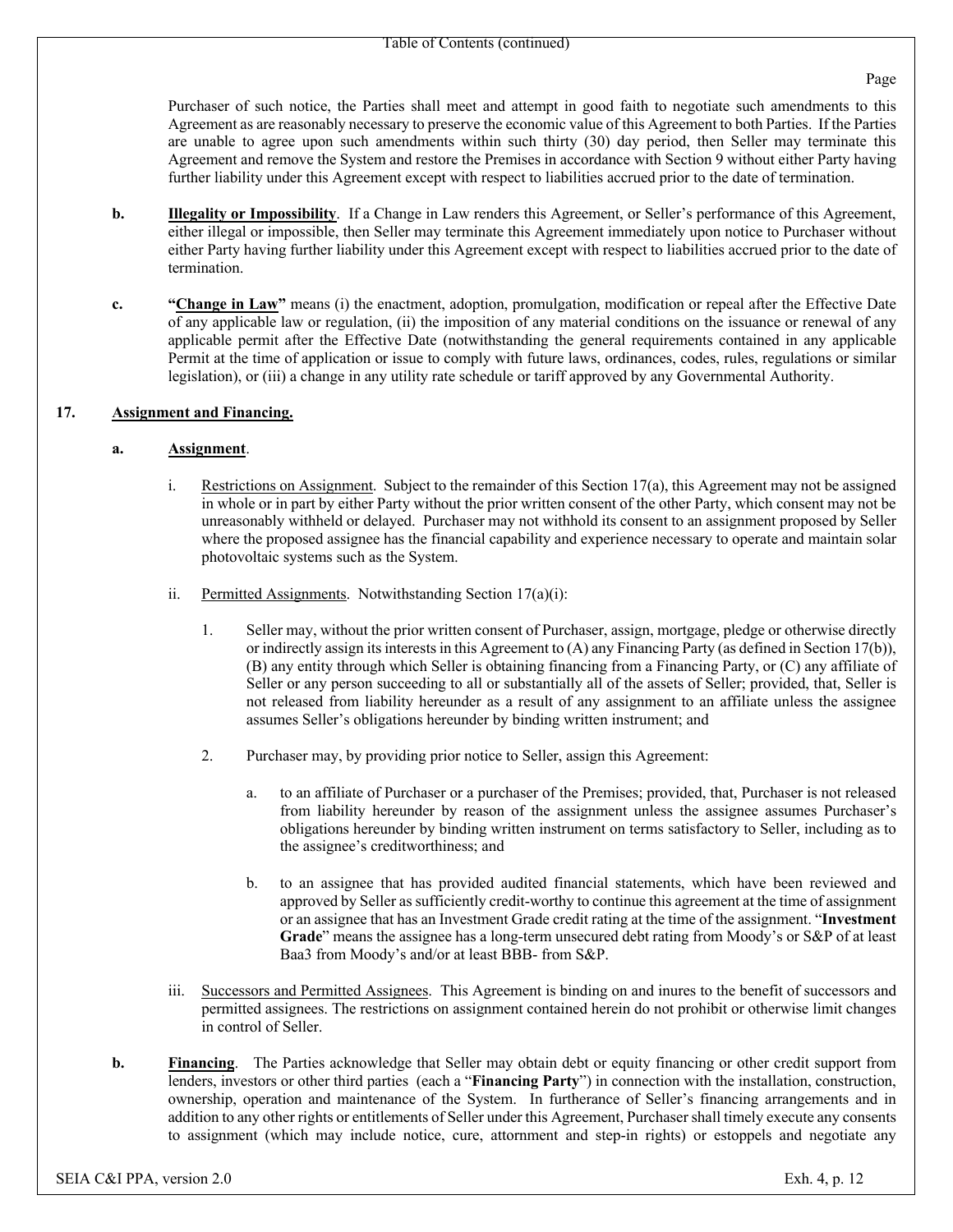amendments to this Agreement that may be reasonably requested by Seller or the Financing Parties; provided, that such estoppels, consents to assignment or amendments do not alter the fundamental economic terms of this Agreement.

**c. Termination Requires Consent**. Seller and Purchaser agree thwzat any right of Seller to terminate this Agreement is subject to the prior written consent of any Financing Party.

# **18. Confidentiality**.

- **a. Confidential Information**. To the maximum extent permitted by applicable law, if either Party provides confidential information ("**Confidential Information**") to the other or, if in the course of performing under this Agreement or negotiating this Agreement a Party learns Confidential Information of the other Party, the receiving or learning Party shall (i) protect the Confidential Information from disclosure to third parties with the same degree of care accorded its own confidential and proprietary information, and (ii) refrain from using such Confidential Information, except in the negotiation, performance, enforcement and, in the case of Seller, financing, of this Agreement. The terms of this Agreement (but not the fact of its execution or existence) are considered Confidential Information of each Party for purposes of this Section 18(a).
- **b. Permitted Disclosures**. Notwithstanding Section 18(a):
	- i. a Party may provide such Confidential Information to its affiliates and to its and its affiliates' respective officers, directors, members, managers, employees, agents, contractors, consultants and Financing Parties (collectively, "Representatives"), and potential direct or indirect assignees of this Agreement if such potential assignees are first bound by a written agreement or legal obligation restricting use and disclosure of Confidential Information. Each Party is liable for breaches of this provision by any person to whom that Party discloses Confidential Information**.**
	- ii. Confidential Information does not include any information that (a) becomes publicly available other than through breach of this Agreement, (b) is required to be disclosed to a Governmental Authority under applicable law or pursuant to a validly issued subpoena, (c) is independently developed by the receiving Party, or (d) becomes available to the receiving Party without restriction from a third party under no obligation of confidentiality**.** If disclosure of information is required by a Governmental Authority, the disclosing Party shall, to the extent permitted by applicable law, notify the other Party of such required disclosure promptly upon becoming aware of such required disclosure and shall reasonably cooperate with the other Party's efforts to limit the disclosure to the extent permitted by applicable law.
- **c. Miscellaneous**. All Confidential Information remains the property of the disclosing Party and will be returned to the disclosing Party or destroyed (at the receiving Party's option) after the receiving Party's need for it has expired or upon the request of the disclosing Party. Each Party acknowledges that the disclosing Party would be irreparably injured by a breach of this Section 18 by the receiving Party or its Representatives or other person to whom the receiving Party discloses Confidential Information of the disclosing Party and that the disclosing Party may be entitled to equitable relief, including injunctive relief and specific performance, for breaches of this Section 18. To the fullest extent permitted by applicable law, such remedies shall not be deemed to be the exclusive remedies for a breach of this Section 18, but will be in addition to all other remedies available at law or in equity. The obligation of confidentiality will survive termination of this Agreement for a period of two (2) years.
- **d. Goodwill and Publicity**. Neither Party may (a) make any press release or public announcement of the specific terms of this Agreement or the use of solar or renewable energy involving this Agreement (except for filings or other statements or releases as may be required by applicable law), or (b) use any name, trade name, service mark or trademark of the other Party in any promotional or advertising material without the prior written consent of the other Party. The Parties shall coordinate and cooperate with each other when making public announcements regarding this Agreement, the System and its use, and each Party may promptly review, comment upon and approve any publicity materials, press releases or other public statements before they are made. Notwithstanding the above, Seller is entitled to place signage on the Premises reflecting its association with the System.

## **19. General Provisions**

**a. Definitions and Interpretation**. Unless otherwise defined or required by the context in which any term appears: (i) the singular includes the plural and vice versa, (ii) the words "herein," "hereof" and "hereunder" refer to this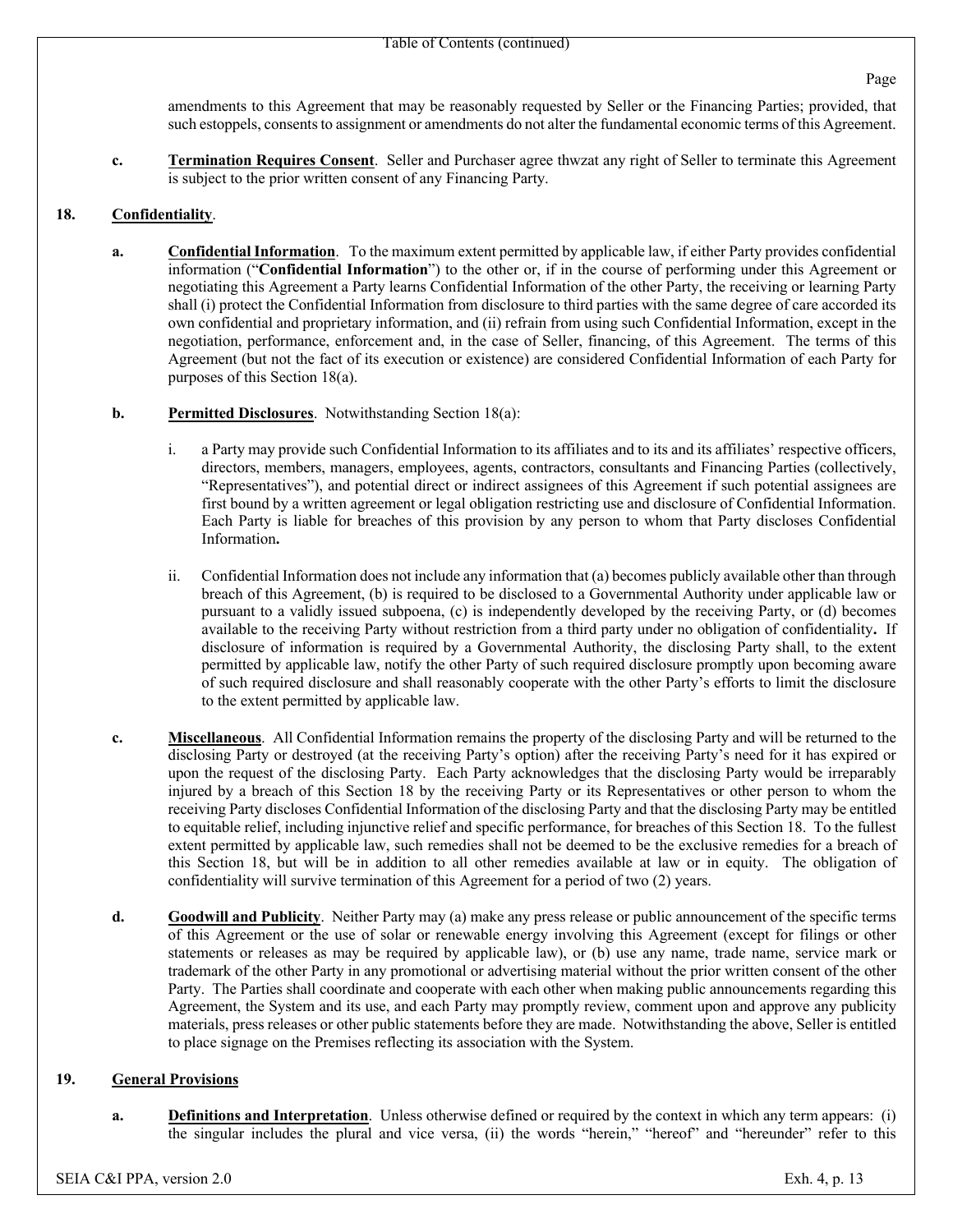Agreement as a whole and not to any particular section or subsection of this Agreement, (iii) references to any agreement, document or instrument mean such agreement, document or instrument as amended, restated, modified, supplemented or replaced from time to time, and (iv) the words "include," "includes" and "including" mean include, includes and including "without limitation." The captions or headings in this Agreement are strictly for convenience and will not be considered in interpreting this Agreement. As used in this Agreement, "dollar" and the "\$" sign refer to United States dollars.

- **b. Choice of Law; Dispute Resolution**. The parties to this Agreement agree that, at the request of either party, any dispute, claim or disagreement related to this Agreement to which they are parties shall be resolved (together with any counterclaims) by final and binding arbitration, and not by court action. A request to arbitrate a dispute may be made at any time, even if a court action has been filed, so long as no final judgment has been granted. Any arbitration will be governed by the Federal Arbitration Act (9 U.S.C. §§ 1 et seq.) and not by any state law concerning arbitration. Purchaser may choose one of the following arbitration organizations and its applicable rules: The American Arbitration Association, 335 Madison Ave., Floor 10, New York, NY 10017-4605 (www.adr.org), JAMS, 1920 Main St., Ste. 300, Irvine, CA 92614 (www.jamsadr.com), or any other organization, subject to Seller's approval. A copy of the rules of these organizations can be obtained by contacting the arbitration organization or visiting its website. **Any claim or dispute is to be arbitrated by a single arbitrator on an individual basis and not as a class action. Purchaser expressly waives any right to litigate or arbitrate a class action.** The place of arbitration shall be the AAA or JAMS resolution center, as applicable, in closest proximity to Premises. If the Parties agree in writing, a mediator may be consulted prior to arbitration. The prevailing Party in any dispute arising out of this Agreement is entitled to reasonable attorneys' fees and costs.
- **c. Notices**. All notices under this Agreement shall be in writing and delivered by hand, electronic mail, overnight courier, or regular, certified, or registered mail, return receipt requested, and will be deemed received upon personal delivery, acknowledgment of receipt of electronic transmission, the promised delivery date after deposit with overnight courier, or five (5) days after deposit in the mail. Notices must be sent to the person identified in this Agreement at the addresses set forth in this Agreement or such other address as either Party may specify in writing.
- **d. Survival**. Provisions of this Agreement that should reasonably be considered to survive termination of this Agreement, including, without limitation provisions related to billing and payment and indemnification, will survive termination of this Agreement.
- **e. Further Assurances**. Each Party shall provide such information, execute and deliver any instruments and documents and to take such other actions as may be reasonably requested by the other Party to give full effect to this Agreement and to carry out the intent of this Agreement.
- **f. Waivers**. No provision or right or entitlement under this Agreement may be waived or varied except in writing signed by the Party to be bound. No waiver of any of the provisions of this Agreement will constitute a waiver of any other provision, nor will such waiver constitute a continuing waiver unless otherwise expressly provided.
- **g. Non-Dedication of Facilities**. Nothing in this Agreement may be construed as the dedication by either Party of its facilities or equipment to the public or any part thereof. Neither Party may knowingly take any action that would subject the other Party, or other Party's facilities or equipment, to the jurisdiction of any Governmental Authority as a public utility or similar entity. Neither Party may assert in any proceeding before a court or regulatory body that the other Party is a public utility by virtue of such other Party's performance under this Agreement. If Seller is reasonably likely to become subject to regulation as a public utility, then the Parties shall use commercially reasonable efforts to restructure their relationship under this Agreement in a manner that preserves their relative economic interests while ensuring that Seller does not become subject to any such regulation. If the Parties are unable to agree upon such restructuring, Seller may terminate this Agreement without further liability under this Agreement except with respect to liabilities accrued prior to the date of termination and remove the System in accordance with Section 9 of this Agreement.
- **h. Service Contract**. The Parties intend this Agreement to be a "service contract" within the meaning of Section  $7701(e)(3)$  of the Internal Revenue Code of 1986. Purchaser shall not take the position on any tax return or in any other filings suggesting that it is anything other than a purchase of electricity from the System.